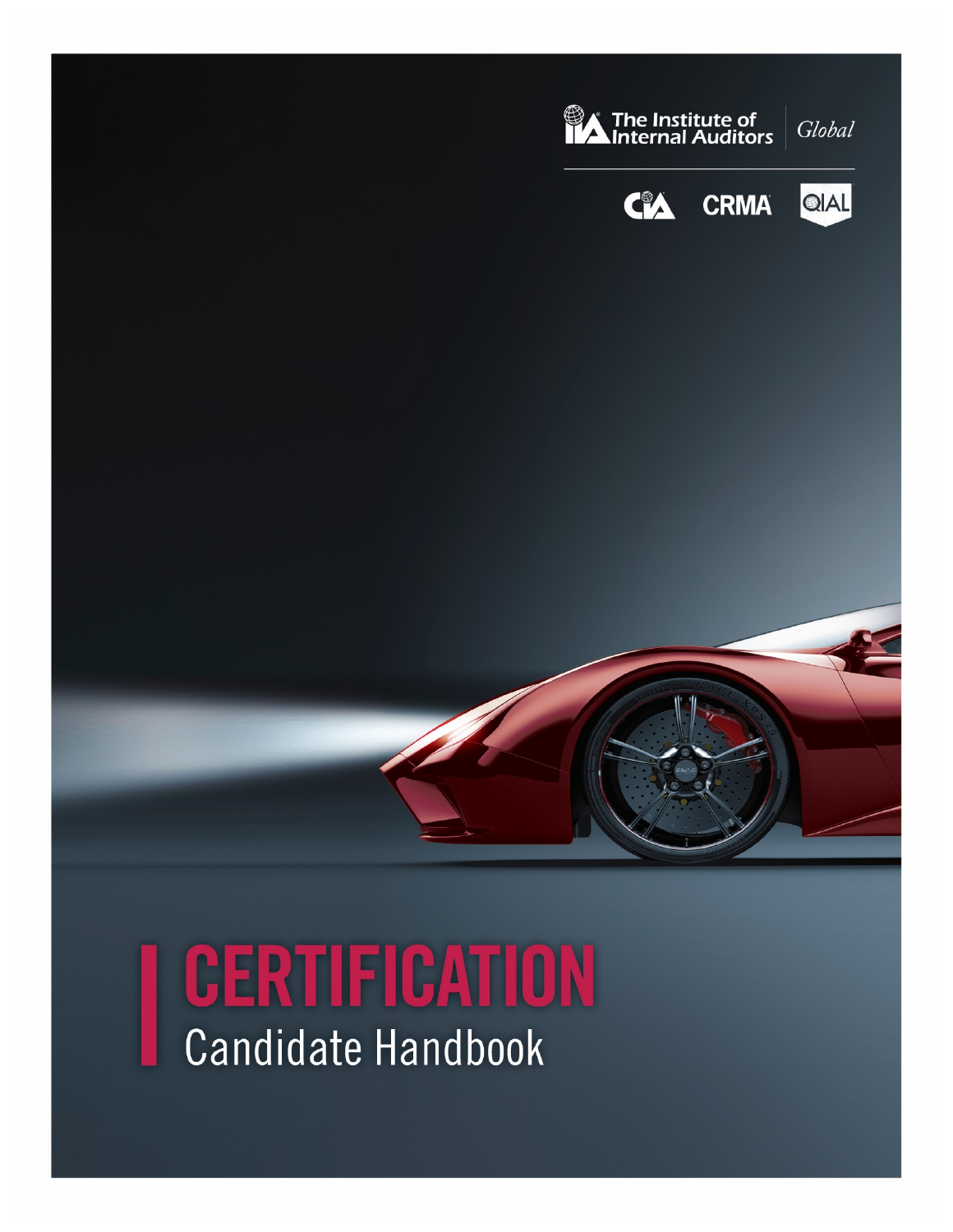# **TABLE OF CONTENTS**

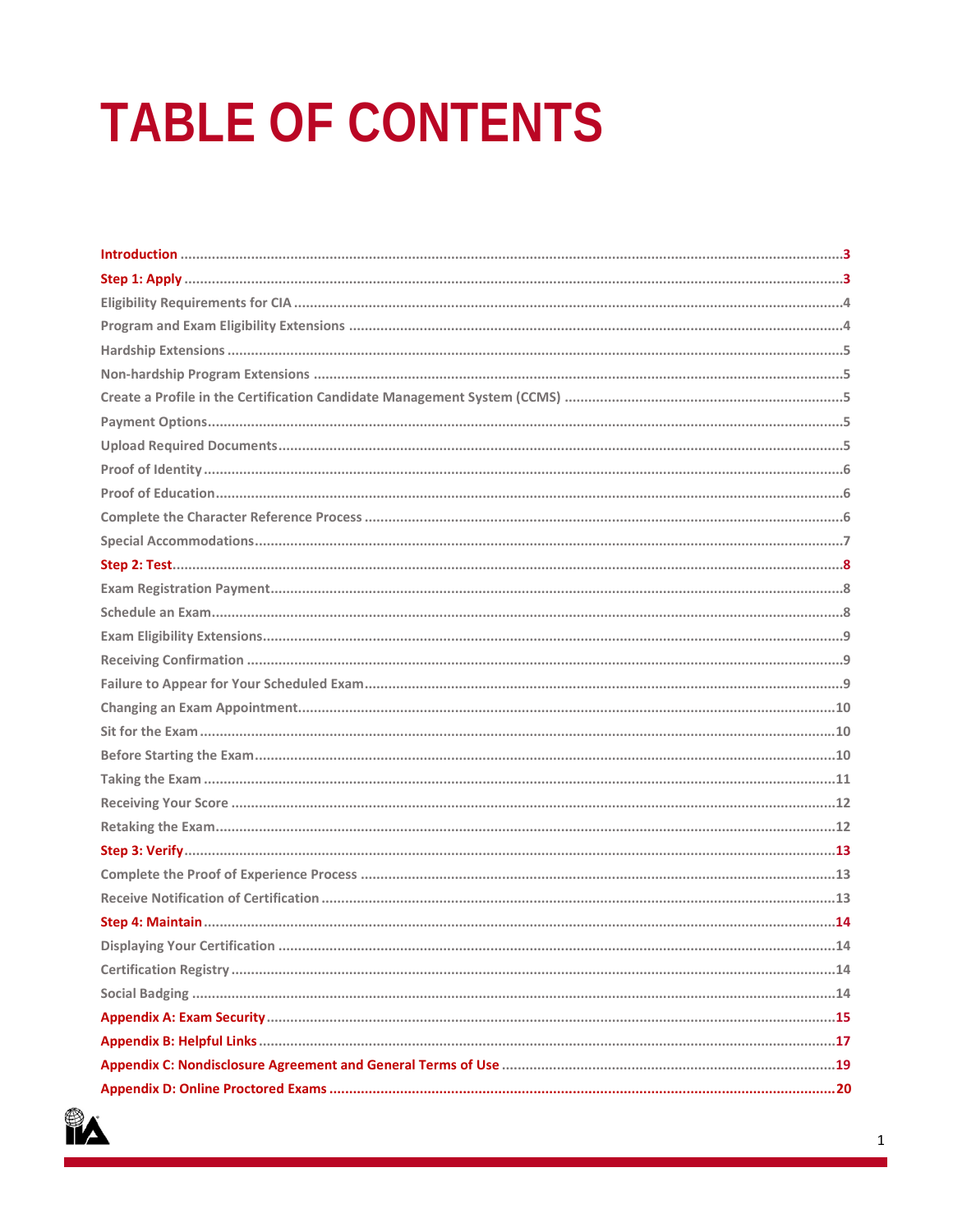**Congratulations** on beginning your journey towards earning a certification from The Institute of Internal Auditors (IIA) — one of the most tangible ways to demonstrate your professional internal audit knowledge and skills throughout your internal audit career.

This handbook provides certification information for The IIA's Certified Internal Auditor® (CIA®) and Certification in Risk Management Assurance® (CRMA®) programs. For information on the Qualification in Internal Audit Leadership® (QIAL®) and Internal [Audit Practitioner](https://global.theiia.org/certification/cia-certification/Pages/Internal-Audit-Practitioner.aspx) programs, visit the **QIAL** and Internal Audit Practitioner web pages.

Please read this guide carefully. It will take you through the certification process from start to finish and provide you with helpful tips for each step along the way.

#### *Steps to Certification:*

*Step 1 – Apply Step 2 – Test Step 3 – Verify Step 4 – Maintain*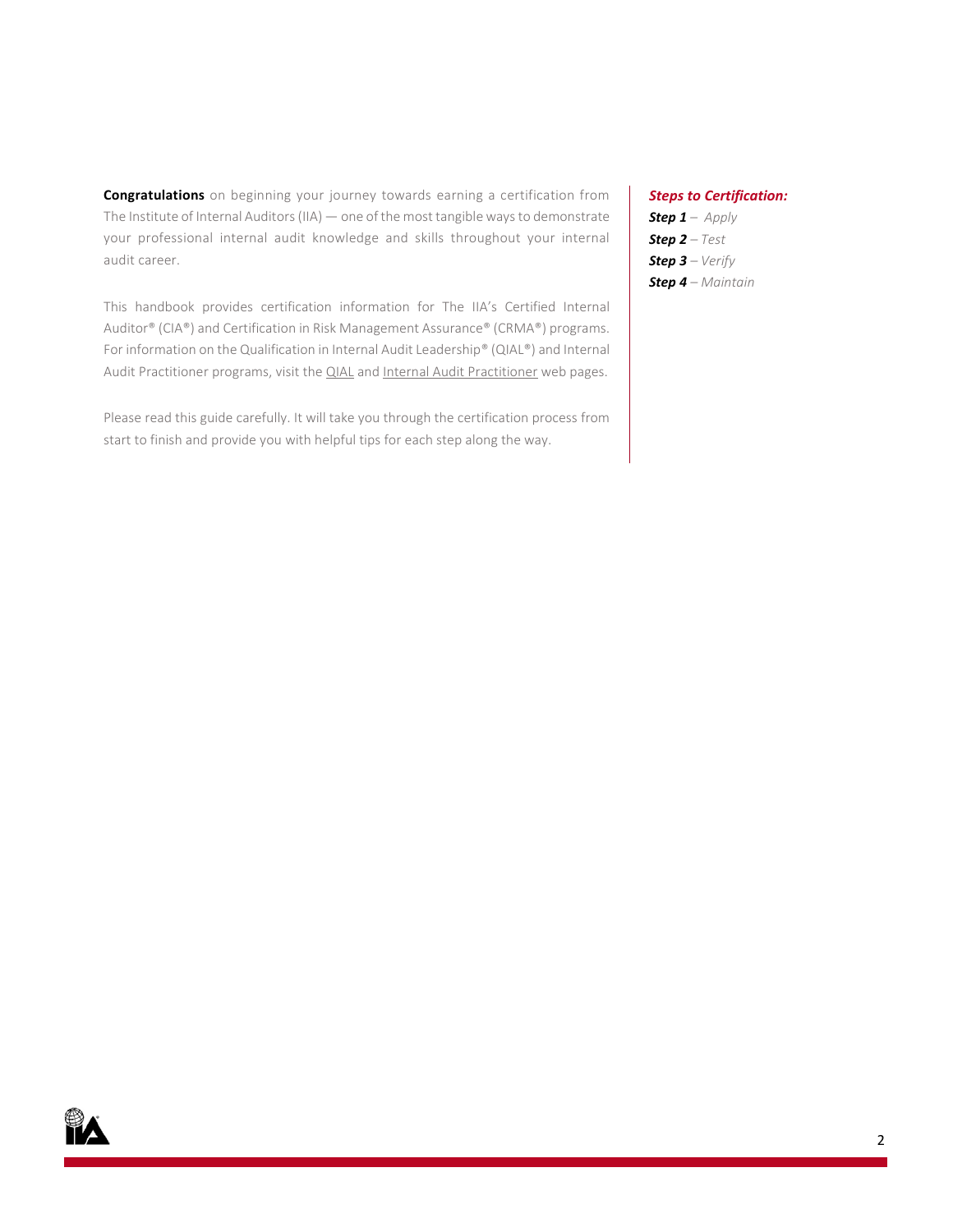# <span id="page-3-0"></span>**INTRODUCTION**

**The IIA** offers several core global designations: the Certified Internal Auditor® (CIA®), the Certification in Risk Management Assurance® (CRMA®), and the Qualification in Internal Audit Leadership® (QIAL®), as well asthe Internal Audit Practitioner program.



#### **CERTIFIED INTERNAL AUDITOR® (CIA®)**

The CIA is the flagship certification for internal auditors and the designation that The IIA recommends every internal auditor pursue and possess. Not only does the CIA demonstrate your credibility as an internal audit professional, but it gives you a competitive edge over your peers.

The CIA is a three-part exam that covers the knowledge, skills, and abilities that today's internal auditors must demonstrate to achieve success. For details regarding the topic areas covered on the three parts of the CIA exam, please refer to the exam syllabi. The CIA is offered in multiple languages. [Click here](https://global.theiia.org/certification/Pages/Exam-Language-Offerings.aspx) for a current list.



#### **CERTIFICATION IN RISK MANAGEMENT ASSURANCE® (CRMA®)**

The CRMA program includes two exams: Part 1 of the CIA exam and a separate CRMA exam, which covers governance, principles of risk management assurance, and assurance and consulting roles for internal auditors. For details regarding the topic areas covered on the CRMA exam, please refer to th[e exam syllabus.](https://global.theiia.org/certification/crma-certification/Pages/Exam-Syllabus.aspx) The CRMA exam is currently offered in English only.



#### **QUALIFICATION IN INTERNAL AUDIT LEADERSHIP® (QIAL®)**

The QIAL program focuses on leadership capabilities, as applied specifically to chief audit executives (CAEs) or audit company leaders in the key areas of leading the audit function, influencing strategy and organizational performance, providing opinion and insight, advocating innovation and change, and championing ethics and social responsibility. [Click here](https://global.theiia.org/qial/Pages/Qualification-in-Internal-Audit-Leadership.aspx) for more information.

#### **THE INTERNAL AUDIT PRACTITIONER PROGRAM**

The Internal Audit Practitioner program is a way for new and rotational auditors to quickly demonstrate internal audit aptitude as they endeavor to take the first step on their journey into internal auditing. [Click here](https://global.theiia.org/certification/cia-certification/Pages/Internal-Audit-Practitioner.aspx) for more information.

Certification processes, pricing, and taxes may vary in countries where exams are administered through agreements with IIA affiliates. For example, if you reside in South Africa, you must be a member of IIA–South Africa to participate in the global certification programs. Likewise, if you reside in the United Kingdom, you must be a member of IIA–United Kingdom/Ireland to participate in the global certification programs. Candidates from the following countries must refer to their local IIA Institute website or contact their local representative for more information about local certification processes:

| <b>Brazil</b> | ndonesia<br>Korea | hailand | izech Republic | Japan |
|---------------|-------------------|---------|----------------|-------|
|---------------|-------------------|---------|----------------|-------|

Pricing information can be found [here.](https://global.theiia.org/certification/Pages/Pricing-Structure.aspx)

**ALERT: If you believe the price provided to you via th[e Certification Candidate Management System](https://i7lp.integral7.com/durango/do/login?ownername=iia&channel=iia&basechannel=integral7) [\(CCMS\)](https://i7lp.integral7.com/durango/do/login?ownername=iia&channel=iia&basechannel=integral7) is incorrect, do not submit your application form. Instead, log a case through CCMS and a certification administrator will contact you.**

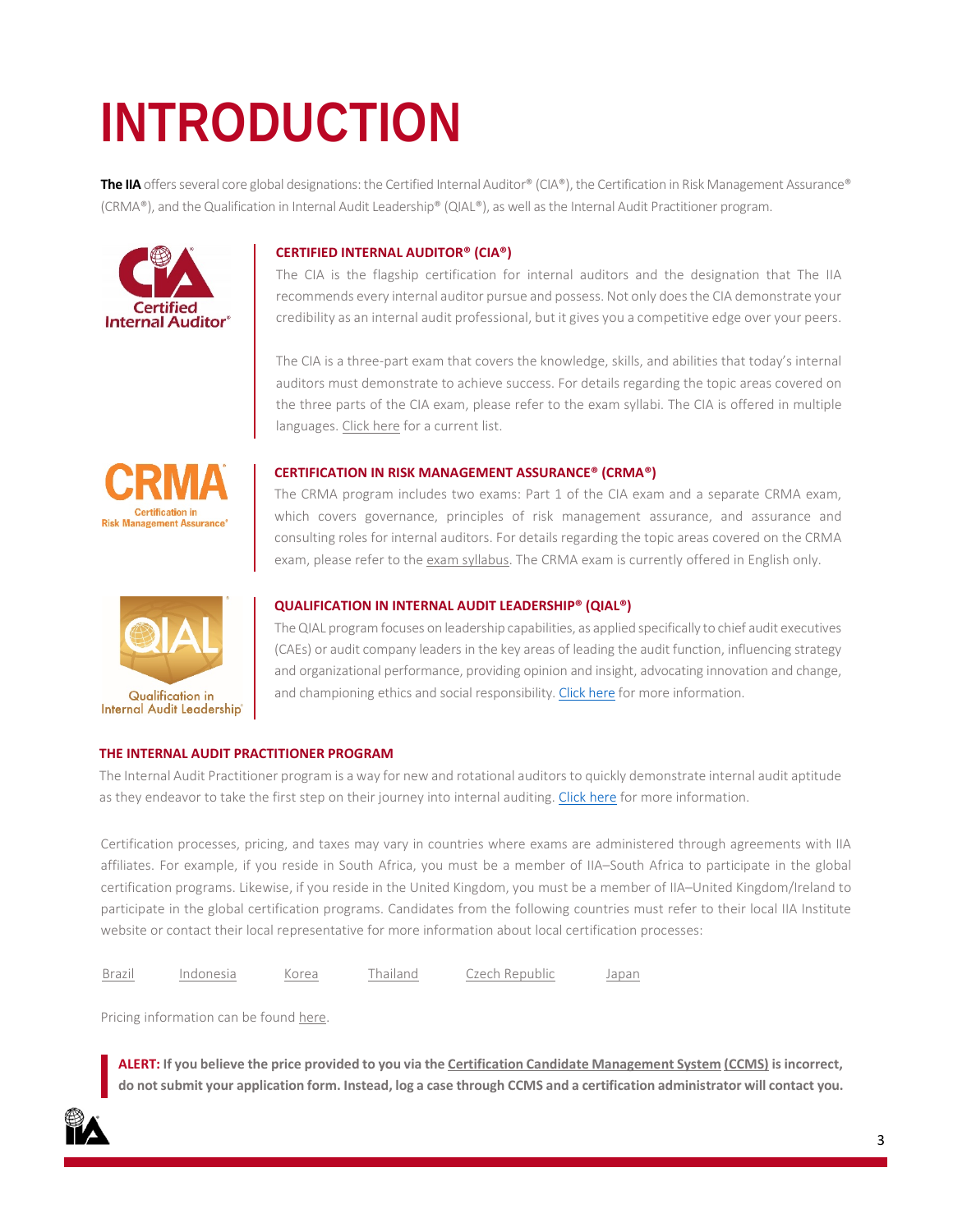To receive the IIA member discount on your certification application and registration fees, your membership must be fully processed before you submit your application form. You may check with your local affiliate (or your audit group coordinator if your employer is an IIA audit group member) to verify the status of your membership.

There are three primary steps to become certified: apply, take and pass all exam parts, and verify experience. The IIA'[s CCMS](https://i7lp.integral7.com/durango/do/login?ownername=iia&channel=iia&basechannel=integral7) will guide you through the journey.

<span id="page-4-0"></span>**STEP 1** Apply

## **Eligibility Requirements for CIA**

**To obtain certification** you must complete all program entry and exit requirements: meet eligibility requirements, maintain exam confidentiality, and adhere to The IIA's Code of Ethics.

Familiarize yourself with the following eligibility requirements to ensure you qualify and agree to the program's terms and conditions. More information is located [here.](https://global.theiia.org/certification/CIA-Certification/Pages/Eligibility-Requirements.aspx)

| <b>ENTRY REQUIREMENTS</b>              |                          | <b>EXIT REQUIREMENTS</b>      |         |                               |
|----------------------------------------|--------------------------|-------------------------------|---------|-------------------------------|
| <b>Education</b>                       | Government-<br>issued ID | <b>Character</b><br>Reference | 3 Exams | <b>Experience</b>             |
| Master's Degree<br>(or equivalent)     | X                        | X                             | X       | 12 months relevant experience |
| Bachelor's Degree<br>(or equivalent)   | $\times$                 | $\chi$                        | X       | 24 months relevant experience |
| Associate's Degree,<br>(or equivalent) | X                        | X                             | Χ       | 60 months relevant experience |

*Completion of three A-level courses with grade C or higher is considered an associate's degree equivalent. CRMA eligibility requirements vary; more information is locate[d here.](https://global.theiia.org/certification/crma-certification/Pages/Eligibility-Requirements.aspx)*

## <span id="page-4-1"></span>**Program Eligibility Extensions**

**Once approved** into the certification program of your choice, you have three years to meet all eligibility requirements and complete the program, unless you request an extension. If your program eligibility expires before you have completed all the necessary exams to receive your certification, you may reapply for your program; however, you will have to retake any exams you passed in your previous eligibility window.

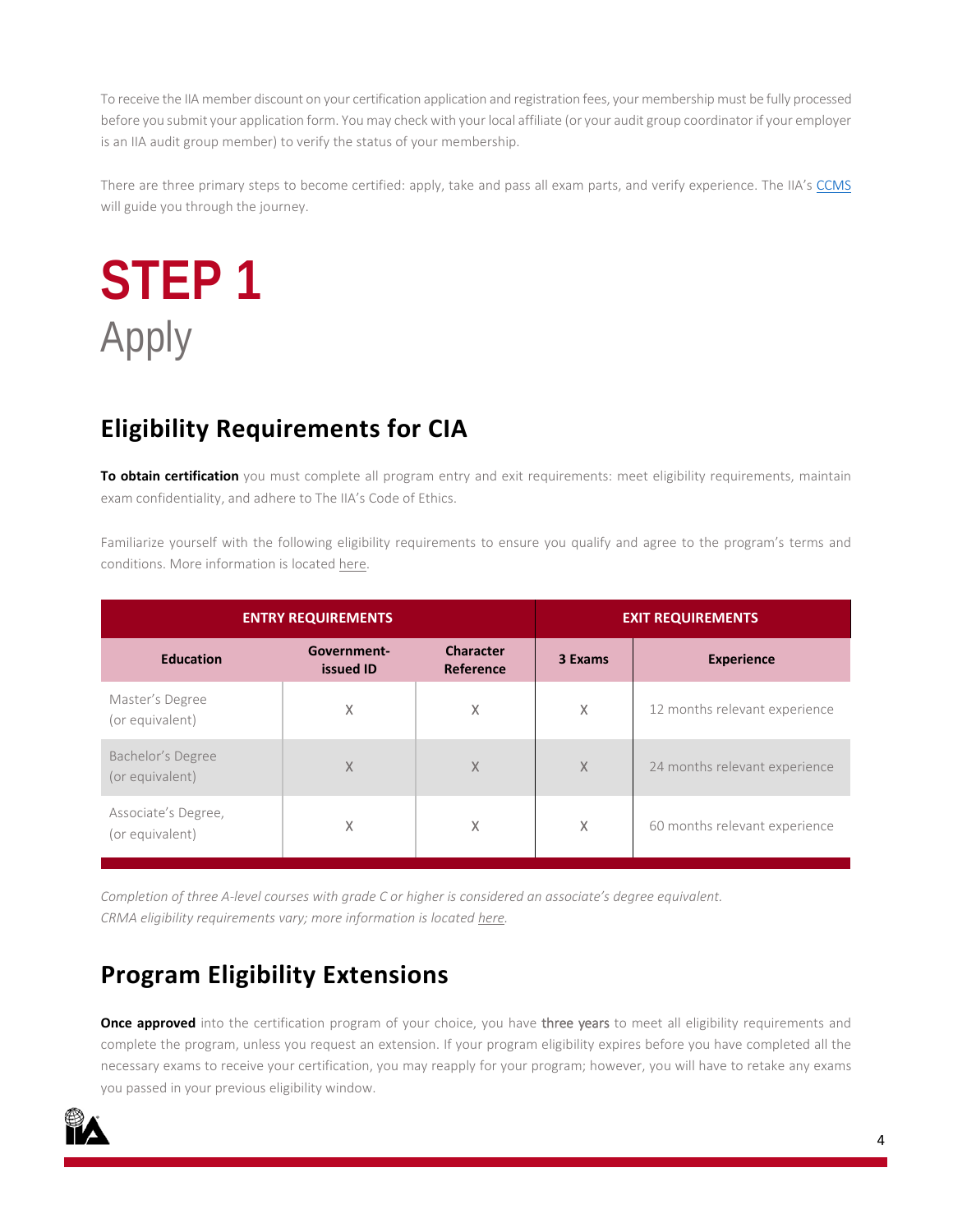## <span id="page-5-0"></span>**Hardship Extensions**

**A one-time extension** of the certification program or exam eligibility window may be permitted for candidates who may have extenuating circumstances (for example, illness, maternity and paternity, death in the family, civil unrest, natural disaster, or military service). In this situation, you should submit a case throug[h CCMS,](https://i7lp.integral7.com/durango/do/login?ownername=iia&channel=iia&basechannel=integral7) detailing the extenuating circumstances. The request will be reviewed and you will receive instructions on how to proceed. All requests require supporting documentation.

## <span id="page-5-1"></span>**Non-hardship Program Extensions**

**If you require** a program extension for reasons other than hardship, you may be granted a one-time, one-year extension after completing a Program Extension through [CCMS](https://i7lp.integral7.com/durango/do/login?ownername=iia&channel=iia&basechannel=integral7) and paying the applicable fee. The 12-month extension will be granted from the original program expiration date.

## <span id="page-5-2"></span>**Create a Profile in the Certification Candidate Management System (CCMS)**

**All certification candidates** must have, or create, a profile in CCMS. There is no cost to do this. If you already have a profile in CCMS, you may skip this step, but if some time has passed since you created your profile, you should verify your current information.

[Click here to access CCMS and create your profile.](https://i7lp.integral7.com/durango/do/login?ownername=iia&channel=iia&basechannel=integral7) If you experience any difficulties, please contact Customer Relations at [CustomerRelations@theiia.org](mailto:CustomerRelations@theiia.org) or +1-407-937-1111.

## <span id="page-5-3"></span>**Payment Options**

**Payment** can be made by credit card (recommended for faster service), ACH, or wire transfer. Wire transfer options may take several weeks to process. If you pay by wire transfer, you must include information about your selected form of payment during the application process and follow the on-screen instructions regarding payment submission. The on-screen payment acknowledgment will serve as your invoice.

## <span id="page-5-4"></span>**Upload Required Documents**

**In order for The IIA** to verify that you meet the entry requirements for the certification program you selected, you must provide the following documentation:

- Proof of identity.
- Proof of education.

Documents submitted in languages other than English must be accompanied by an English translation. Translations may be completed by anyone fluent in the English language, and must be signed and dated by the individual performing the translation.

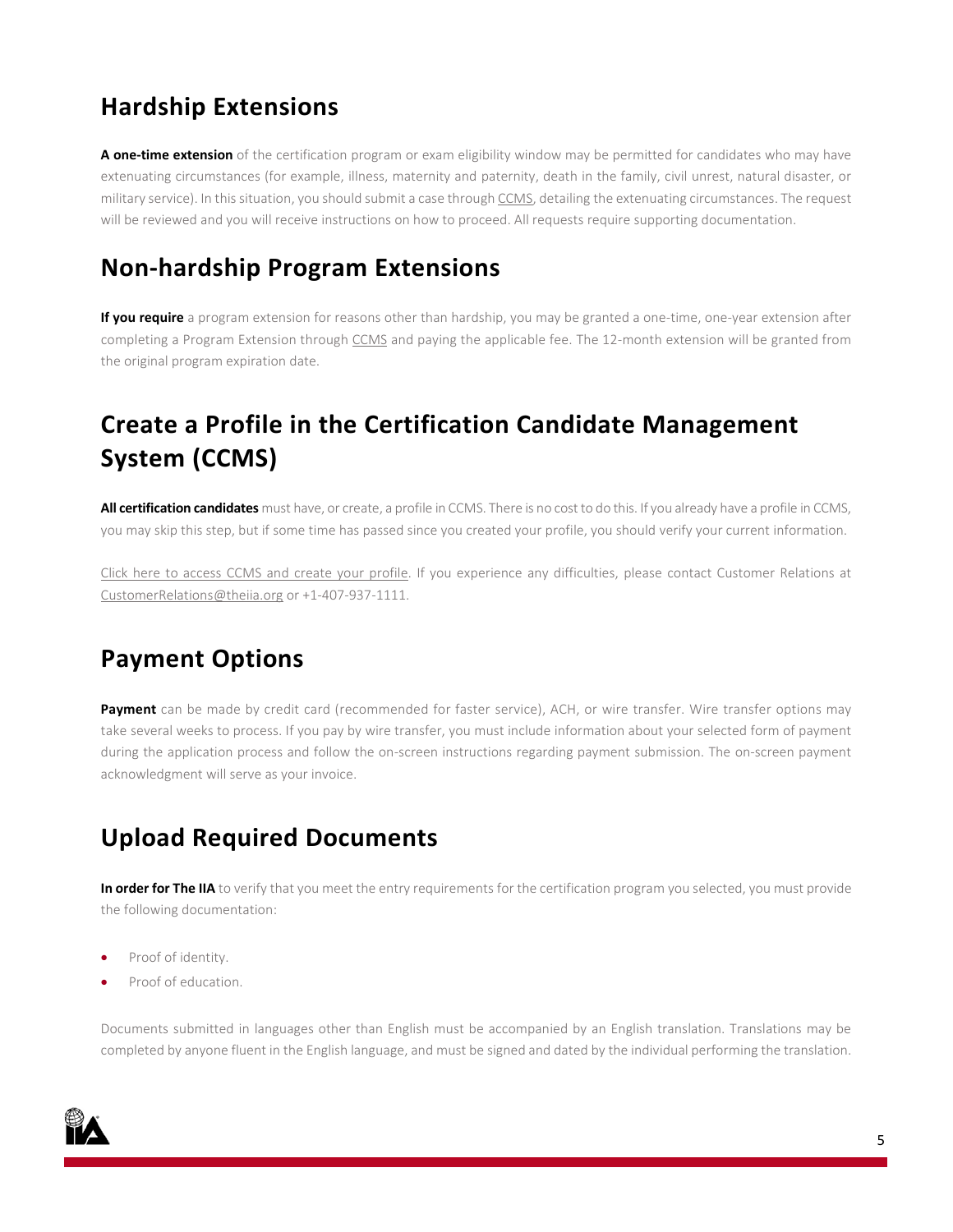## <span id="page-6-0"></span>**Proof of Identity**

**The following chart** lists the acceptable and unacceptable forms of identification:

| <b>ACCEPTABLE FORMS OF ID</b>                                                                                                                                 | <b>UNACCEPTABLE FORMS OF ID</b> |
|---------------------------------------------------------------------------------------------------------------------------------------------------------------|---------------------------------|
| Government-issued driver's license                                                                                                                            | Employee ID or work badge       |
| Passport                                                                                                                                                      | University or college ID        |
| Military ID                                                                                                                                                   | Insurance card                  |
| Alien registration card (green card, permanent resident<br>visa, etc.)                                                                                        | Selfie or photo ID without name |
| Government-issued local language ID (plastic card with<br>photo and signature, accepted only if issued from the<br>country in which the candidate is testing) | Expired photo ID                |

## <span id="page-6-1"></span>**Proof of Education**

**The CCMS** will guide you through providing one of the following documents as proof of education:

- A copy of your degree or official transcripts. If your name has changed since you earned your degree, you must also include your legal name change document.
- A letter from your college or university confirming your degree.
- A letter from an academic evaluation service confirming your degree level.

If you are a student in your final year of college, you may be provisionally approved into the certification program of your choice if you provide evidence (e.g., transcripts) of your education status. However, your certification will not be awarded until your education requirement is completed and supporting documentation is submitted.

Note that The IIA offers an alternate path to eligibility for candidates who do not possess the minimum education requirements. Candidates may now become eligible for the CIA, subject to approval, who possess seven years of verified experience in internal audit or its equivalent. More information can be found [here.](https://global.theiia.org/certification/cia-certification/Pages/Eligibility-Requirements.aspx)

## <span id="page-6-2"></span>**Complete the Character Reference Process**

**The basis** for your proof of character is [The IIA's Code of Ethics.](https://global.theiia.org/standards-guidance/mandatory-guidance/Pages/Code-of-Ethics.aspx) The CCMS will guide you through the automated character reference process.

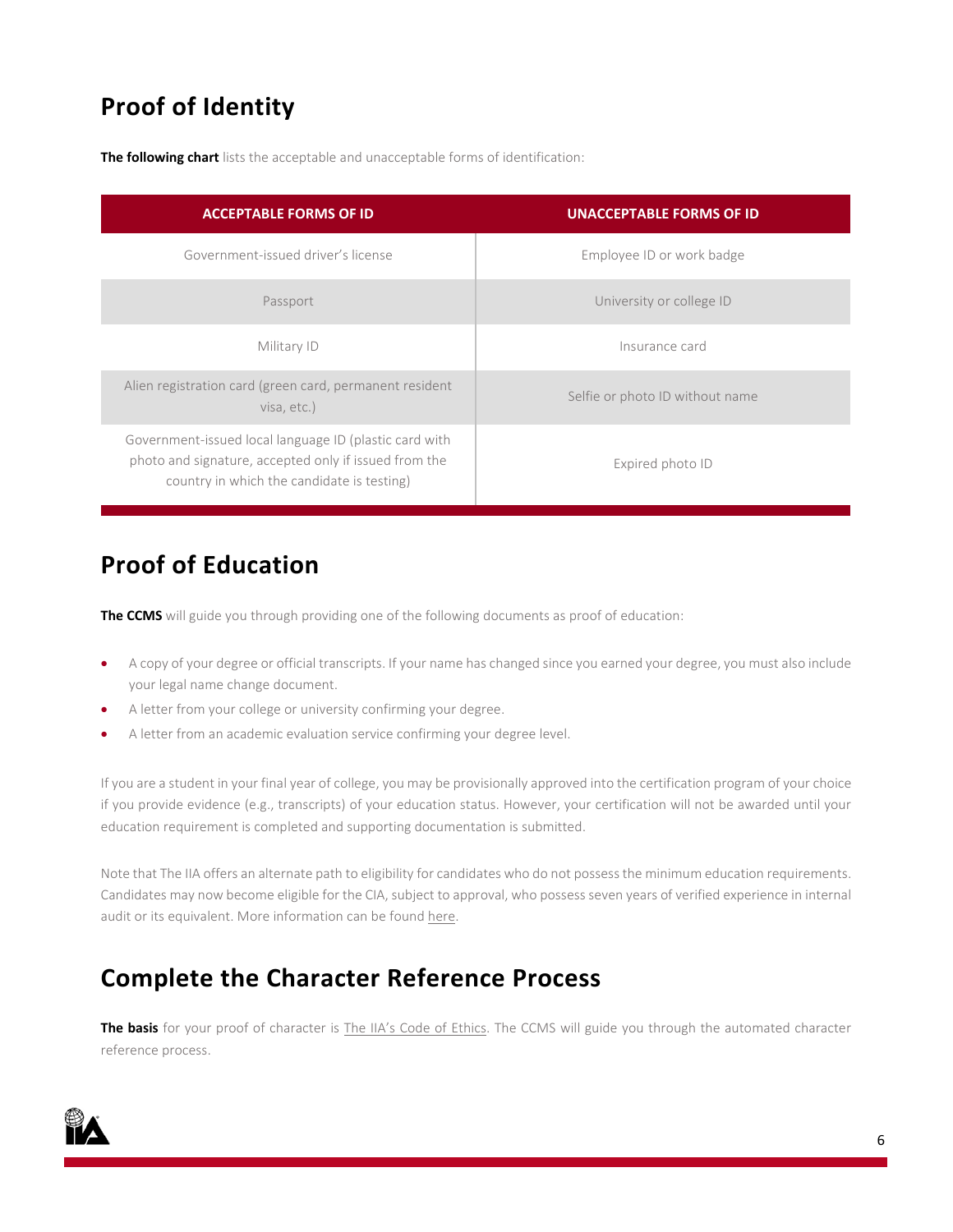## <span id="page-7-0"></span>**Special Accommodations**

**The IIA** will make reasonable testing accommodations for certification candidates when appropriate and consistent with legal requirements, such as for candidates with a documented disability that substantially limits their ability to read or otherwise complete the examination.

If you require testing accommodations, please download [The IIA's official Accommodations Application.](https://dl.theiia.org/Documents/IIA-Accommodations-Application.pdf) During the application process, you will be instructed to upload your completed form and any other relevant supporting documentation.

**ALERT: Once you have registered, you will have 180 days to schedule and sit for your exam.**

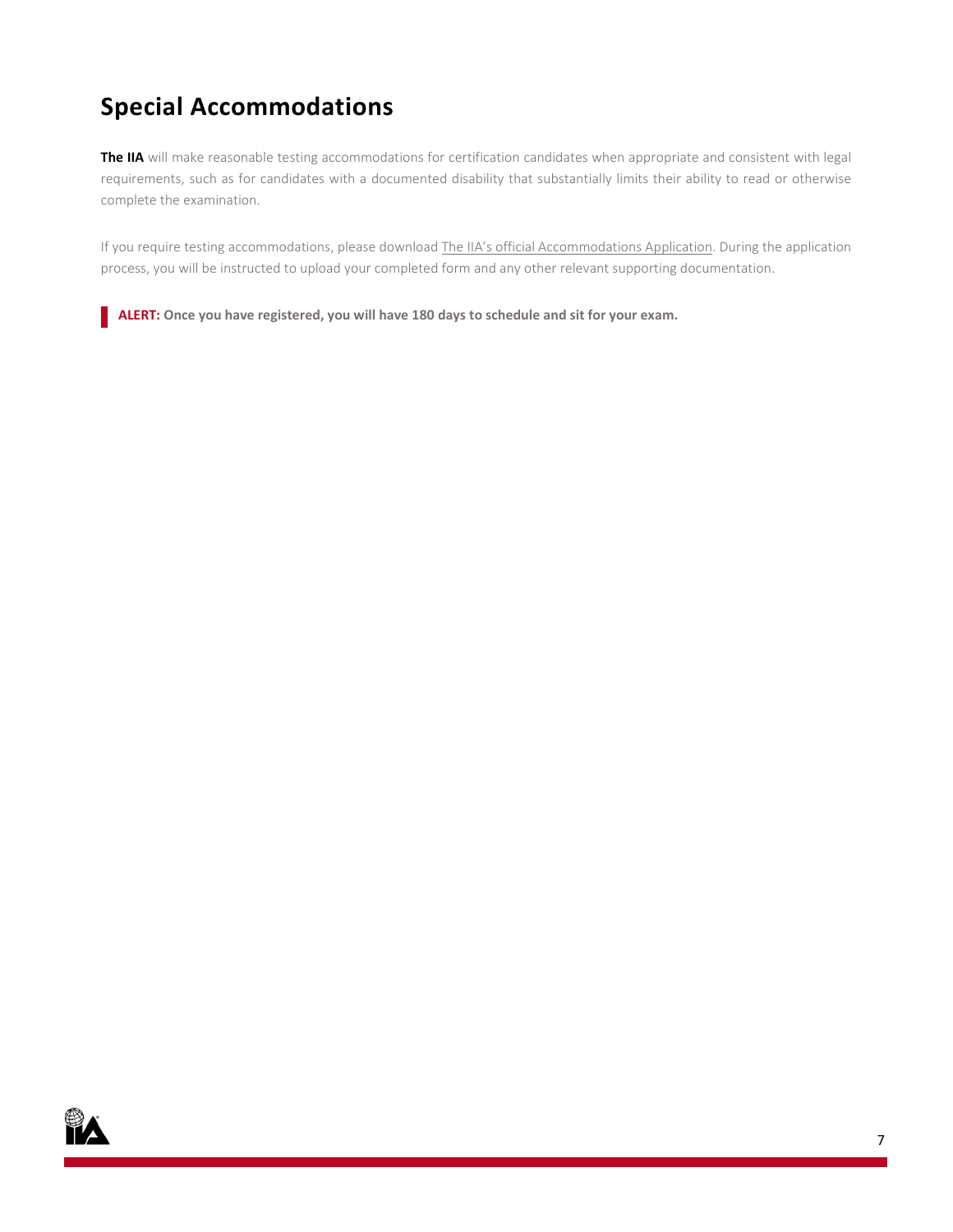## <span id="page-8-0"></span>**STEP 2** Test

**You must complete** all entrance requirements and be approved into a certification program before you are eligible to register and schedule your exam(s).

## <span id="page-8-1"></span>**Exam Registration Payment**

The IIA's exam registration payment policies are similar to those related to program application in that:

- If you believe the price shown is incorrect for any reason, do not complete your registration. Instead, open a case within CCMS.
- No exam fee refunds or credits will be made once you accept the price and complete your registration; registration cannot be undone once payment has been submitted.
- Fees paid through CCMS cannot be transferred from one registration to another.
- Registrations paid through CCMS with wire transfer may take several weeks to process; paying with a credit card or ACH shortens processing time.

#### *Pearson VUE to administer its*

*The IIA and Pearson VUE The IIA has contracted with* 

*certification exams. Pearson VUE ha[s test centers around the](https://home.pearsonvue.com/iia)  [world,](https://home.pearsonvue.com/iia) offering computer-based testing in a variety of languages. Its technology investments ensure leading-edge security and improved service for IIA certification candidates.*

Once payment is complete, your exam window is 180 days or until your program expiration date, whichever comes first. (Exams cannot be taken after a program expires.) You must schedule and take your certification exam within the eligibility window.

## <span id="page-8-2"></span>**Schedule an Exam**

Pearson VUE test center schedules vary and may change often; however, most are open five or six days per week during normal business hours (based on local conditions) throughout the year. You are encouraged to schedule your exam as soon as possible. The earlier you schedule, the better your chances of reserving a date, time, and location that is convenient for you. Walk-ins are not accepted; you must have a scheduled appointment to sit for an exam.

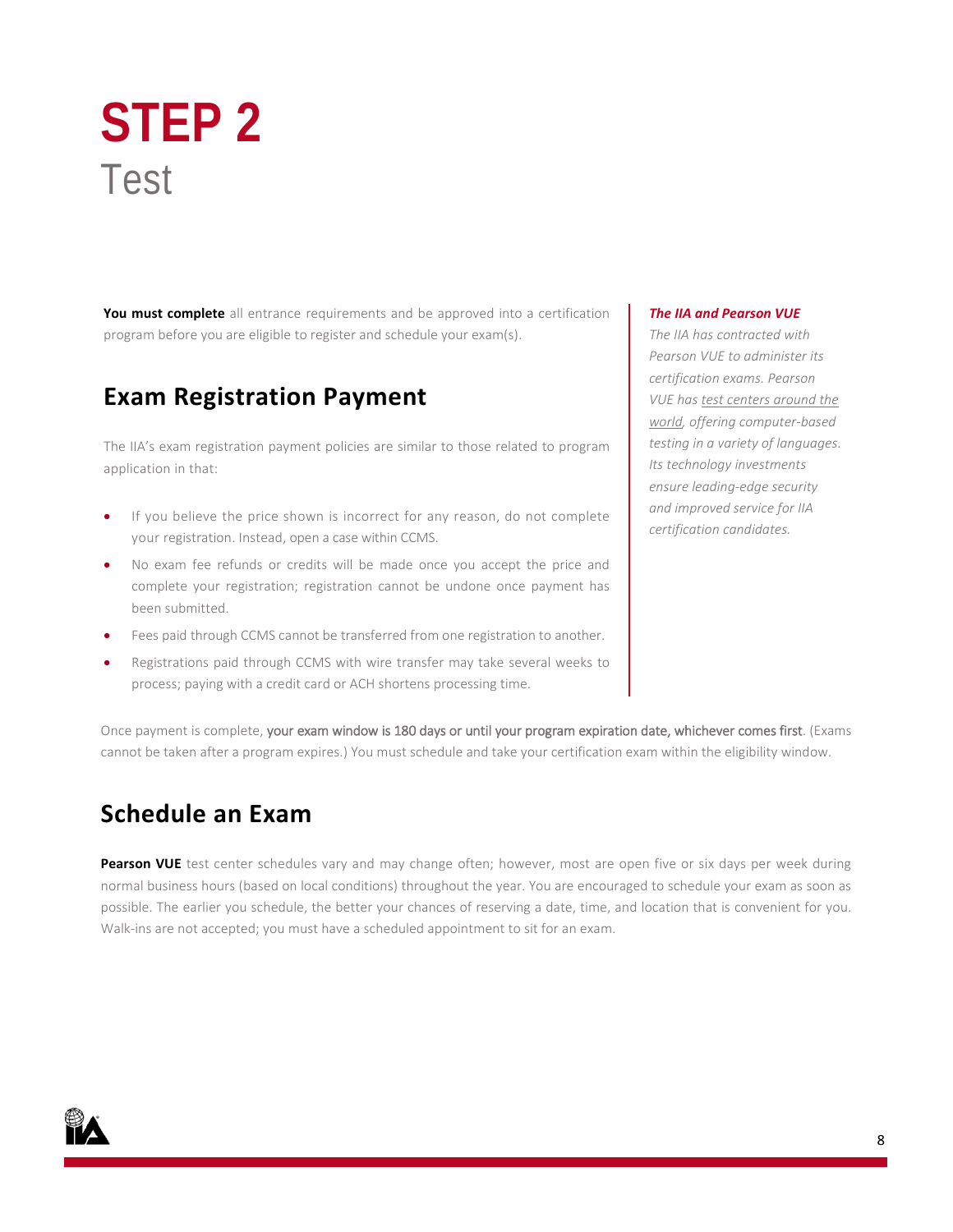Alternatively, you may schedule your exam by calling Pearson VUE customer service.

- Visi[t Pearson VUE's customer service webpage](http://www.pearsonvue.com/iia/contact/) to find the appropriate customer service center phone number for your location. Many customer service centers have toll-free numbers for your convenience.
- Find a list of test center locations on the [Pearson VUE website,](http://www.pearsonvue.com/iia/contact/) and select your preferred location before you call.
- Have your first, second, and third choices of dates and times in mind before you call.
- Provide the Pearson VUE customer service center representative with your IIA candidate ID number, and you will be guided through the scheduling process.

**ALERT: Do not call a specific test center to schedule or cancel an exam. Only Pearson VUE customer service representatives can assist you. Test centers should not charge any additional fees; do not pay any fees directly to test centers. If you are asked to do so, please contac[t Pearson VUE customer service.](http://www.pearsonvue.com/iia/contact/)**

## <span id="page-9-0"></span>**Exam Eligibility Extensions**

**When you register**for an exam, your exam window is open for 180 days or until your program expiration date, whichever comes first. Failure to meet the deadline will invalidate your registration (you will forfeit any fees paid, and you will have to reregister and remit payment again).

If needed, you may purchase a one-time extension to your exam eligibility through [CCMS](https://i7lp.integral7.com/durango/do/login?ownername=iia&channel=iia&basechannel=integral7) and paying the applicable fee. The extension allows an additional 60 days (or until your program expiration date, whichever comes first) to sit for the exam. The exam eligibility extension will not be granted beyond your program expiration date.

## <span id="page-9-1"></span>**Receiving Confirmation**

**After you schedule** your exam, Pearson VUE will email you an appointment confirmation that includes information about the test center location you selected. If you do not receive an email from Pearson VUE stating that you are scheduled for an exam, contac[t Pearson VUE customer service](http://www.pearsonvue.com/iia/contact/) immediately, as this may indicate that your appointment was not properly recorded.

## <span id="page-9-2"></span>**Failure to Appear for Your Scheduled Exam**

**Once your exam appointment** is confirmed, you are expected to be present with appropriate government-issued ID on the date of the exam. If you do not appear for your exam at your scheduled location on your scheduled date and time, your registration will be voided, a "No-Show" status will be marked in your record, and you will forfeit your exam registration fee and no refund will be provided. If a "No-Show" status is issued, you will need to complete a new exam registration with payment to schedule another test date.

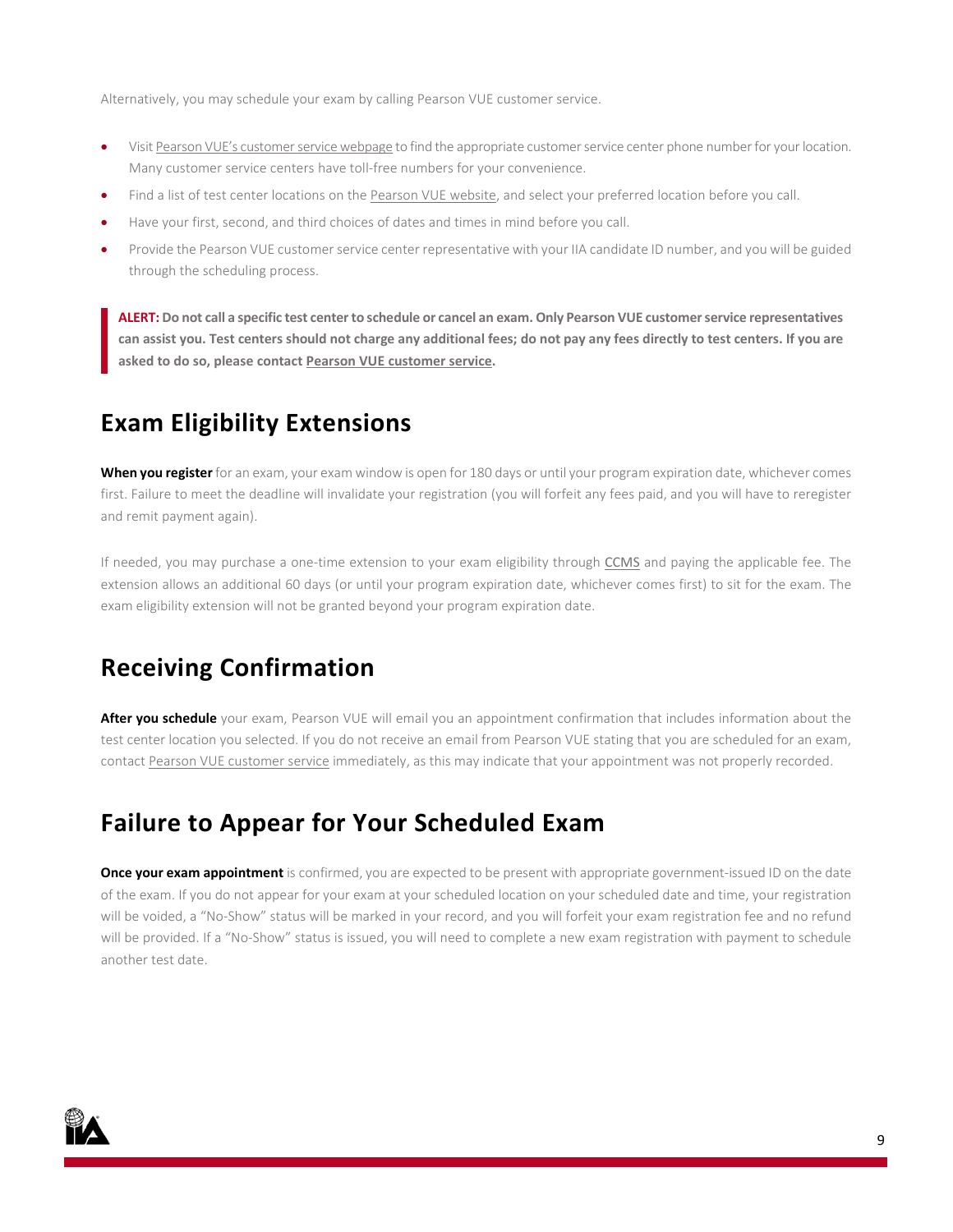## <span id="page-10-0"></span>**Changing an Exam Appointment**

**You may** cancel or reschedule your confirmed exam appointment as needed during your exam window directly in CCMS or by contacting Pearson VUE. You may make changes up to 24 hours prior to your confirmed appointment. However, you will be charged a US \$75 change fee (payable directly to Pearson VUE) each time you reschedule. You will receive an email from Pearson VUE confirming your changes. If you do not receive the email, contact Pearson VUE immediately to ensure that your appointment was properly recorded.

Note: The process and fee are different in China. All changes must be completed no later than 48 hours prior to the opening of the test window in which their appointment is confirmed.

## <span id="page-10-1"></span>**Sit for the Exam**

**The IIA** highly recommends that you familiarize yourself with the basics of computer-based testing (CBT) before your exam day arrives. Visit [The IIA's website](https://global.theiia.org/certification/Pages/CBT-Exam-Tutorial.aspx) for a tutorial on CBT. This tutorial is not available at the test center.

Plan to arrive at your test center location at least 30 minutes prior to your scheduled appointment time. If you arrive fewer than 30 minutes before your appointment, you may be denied access and considered a "No-Show." If you arrive after your scheduled appointment time, you will not be admitted to sit for the exam, and you will be considered a "No-Show."

You are required to present a government-issued photo ID containing your name exactly as you provided during the program application process. Depending on the test center, you also may be required to provide a fingerprint or palm vein image.

**ALERT: If you do not present acceptable ID at the time you are scheduled to take your exam, you will not be permitted to take your exam and you will be considered a "No-Show," even though you appeared at the test center. No refund will be provided. Your ID must contain your name exactly as you provided it during the exam registration process (as it appears on your Pearson VUE exam appointment confirmation letter).**

Test centers will not require any payment from you (with the exception of countries where a local tax must be collected). If you are asked to submit any fees directly to the test center, contact Pearson VUE customer service at [www.pearsonvue.com/](http://www.pearsonvue.com/iia/contact) [iia/contact.](http://www.pearsonvue.com/iia/contact)

For more information about the test center experience, visit [The IIA's website](https://global.theiia.org/certification/Pages/exam-security.aspx) and scroll down to view the "What to Expect at Pearson VUE" video.

## <span id="page-10-2"></span>**Before Starting the Exam**

**Once you have** completed the check-in procedures, the exam administrator will escort you to your workstation, where you must remain for the duration of your time at Pearson VUE, unless you are authorized to leave the room. Once you have been seated at your exam station, the administrator will log you into your exam. You will be asked to confirm that the exam shown on the screen is the exam you are scheduled to take.

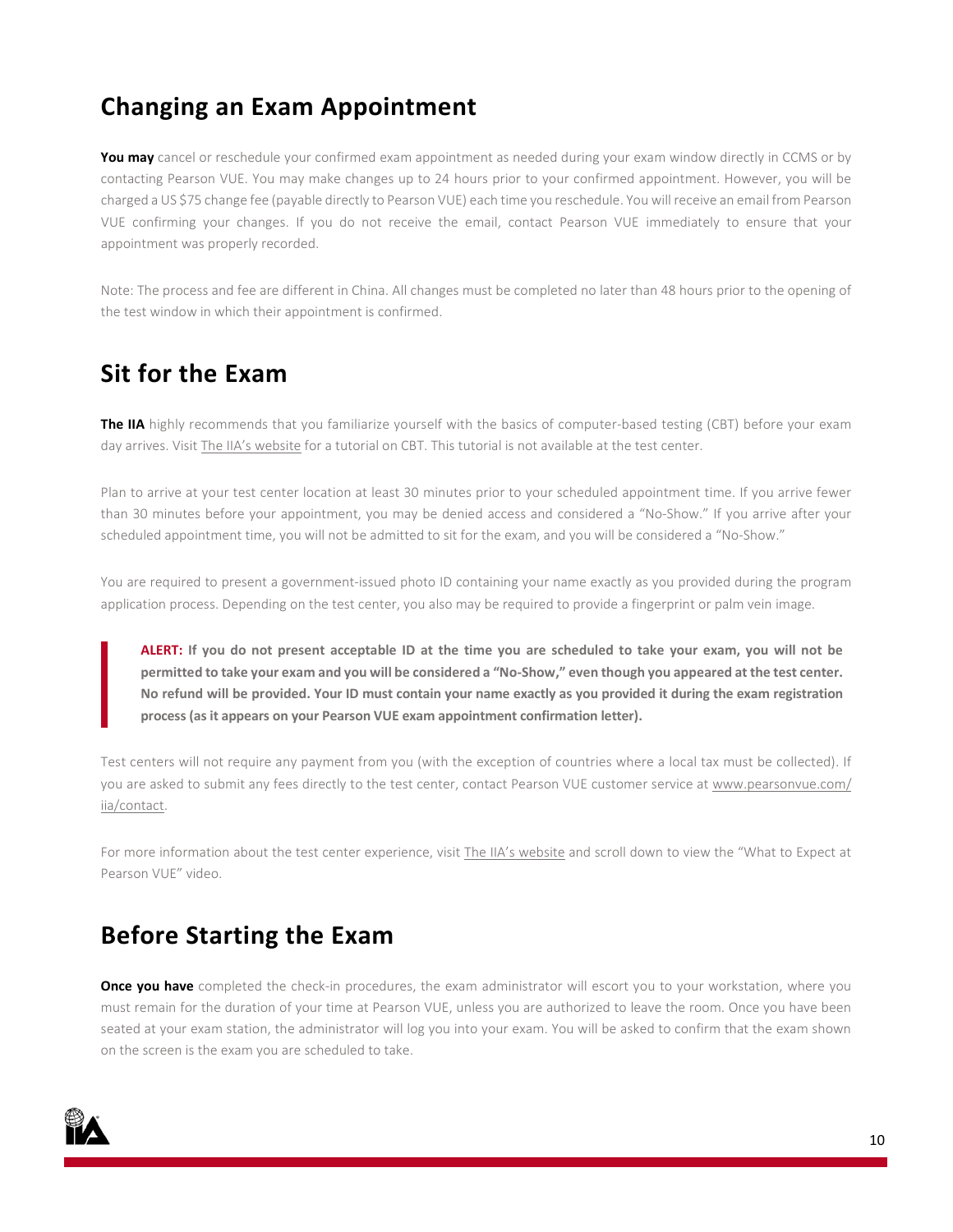The session begins with a welcome screen, and you will be asked to agree to The IIA's Nondisclosure Agreement (NDA) and General Terms of Use before the exam starts. (See Appendix C to read the NDA and General Terms of Use in advance.) If you do not agree to the NDA, you will not be permitted to take the exam, and you will forfeit your exam fee.

These initial screens do not count toward your exam time. However, please be aware that there is a separate time limit on these initial screens, and if that time limit is exceeded, the exam session will begin automatically.

## <span id="page-11-0"></span>**Taking the Exam**

**Your computer screen** has a built-in timer to let you know how much time remains as you progress through your exam. Plan your time wisely so you will have enough time to complete all questions. There is no penalty for incorrect responses.

Please be aware that there are no scheduled breaks during the exam. You may take a break, if necessary, but the time taken for breaks counts toward your overall time allotment for the exam. If you leave the test room for any reason, you will be required to sign the test center log and show your ID upon exiting and reentering. You may also be required to provide a fingerprint or palm vein image.

If you encounter a computer problem, report it immediately to the exam administrator and ask the proctor to log a case. Please refrain from asking test center employees questions about the exam content or exam scores. They are unable to assist you with these matters. If you have any concerns regarding your exam experience, log a case in your CCMS profile.

Candidate conduct during exams is taken seriously by both The IIA and Pearson VUE. Test center employees are trained to watch for unusual behavior and cases during exams, and their real-time monitoring is reinforced by audio and video recording of the exam sessions.

After you've completed the exam or the time limit has expired, you will be notified on your screen that the exam is over. At that point, you will turn over any materials (note board, dry erase marker, etc.) to the exam administrator and you may collect your personal items and leave the test center.

#### *Unexpected Closure of Your Test Center Location*

*If the test center location that you selected closes or otherwise is unavailable on the day of your scheduled exam, Pearson VUE will contact you. However, if you are unsure whether your test center is open on the day of your scheduled exam due to inclement weather or other unexpected local issues, call the test center directly. If it is open, it is your responsibility to keep the appointment. If it is closed, you will be given the opportunity to reschedule without penalty or fee.*

*If you are unable to contact the local test center, please contact [Pearson VUE customer service.](http://www.pearsonvue.com/iia/contact/)*

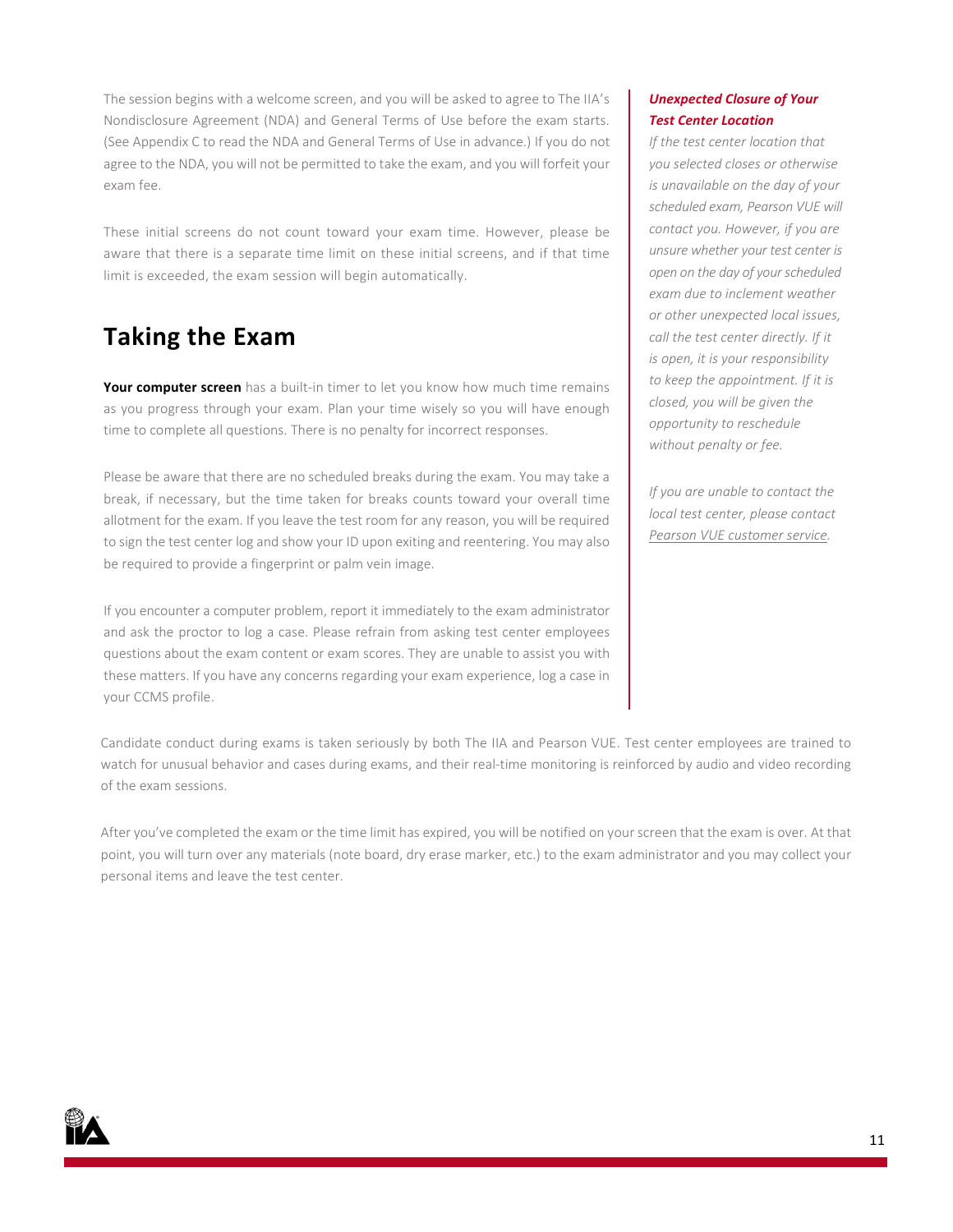## <span id="page-12-0"></span>**Receiving Your Score**

**Each exam question** that contributes to your score has been pretested to ensure statistical validity. Your raw score is calculated based on the number of questions answered correctly and is converted to a reporting scale ranging from 250 to 750 points. A score of 600 or higher is required to pass an IIA exam; however, if you passed the exam, your score report will indicate just that — no numeric score will be reported.

You will receive an unofficial score report (including a numeric score only if you do not pass the exam) at the test center. Your score becomes official once The IIA publishes it to CCMS, and you will be notified by email when your official score is available. This is typically within 48 hours after you complete your exam.

If The IIA determines that your exam results require further analysis, there may be a delay in receiving your official score, and you will be notified. The analysis may take up to 45 days to complete. Additionally, an official published result may be invalidated for misconduct, score anomalies, or breaches of The IIA's Code of Ethics.

You will not receive a numeric score at any time if you pass the exam. Your score report in CCMS will include only whether you passed.

## <span id="page-12-1"></span>**Retaking the Exam**

The IIA does not limit the number of attempts to successfully complete an exam part during your program eligibility window.

The earliest appointment date that you will be able to schedule will be 60 days from the date you last took that exam. You must complete a new registration with payment to retake a failed exam. If you do not complete your certification program within the three-year program eligibility window, you will forfeit all fees paid and exam parts passed.

You are not permitted to retake an exam you previously passed unless your certification program window has expired. If you need to retake an exam or exam part that you previously passed (because your certification program window expired), the earliest exam appointment date that you can select will be 60 days from the date you last took that exam.

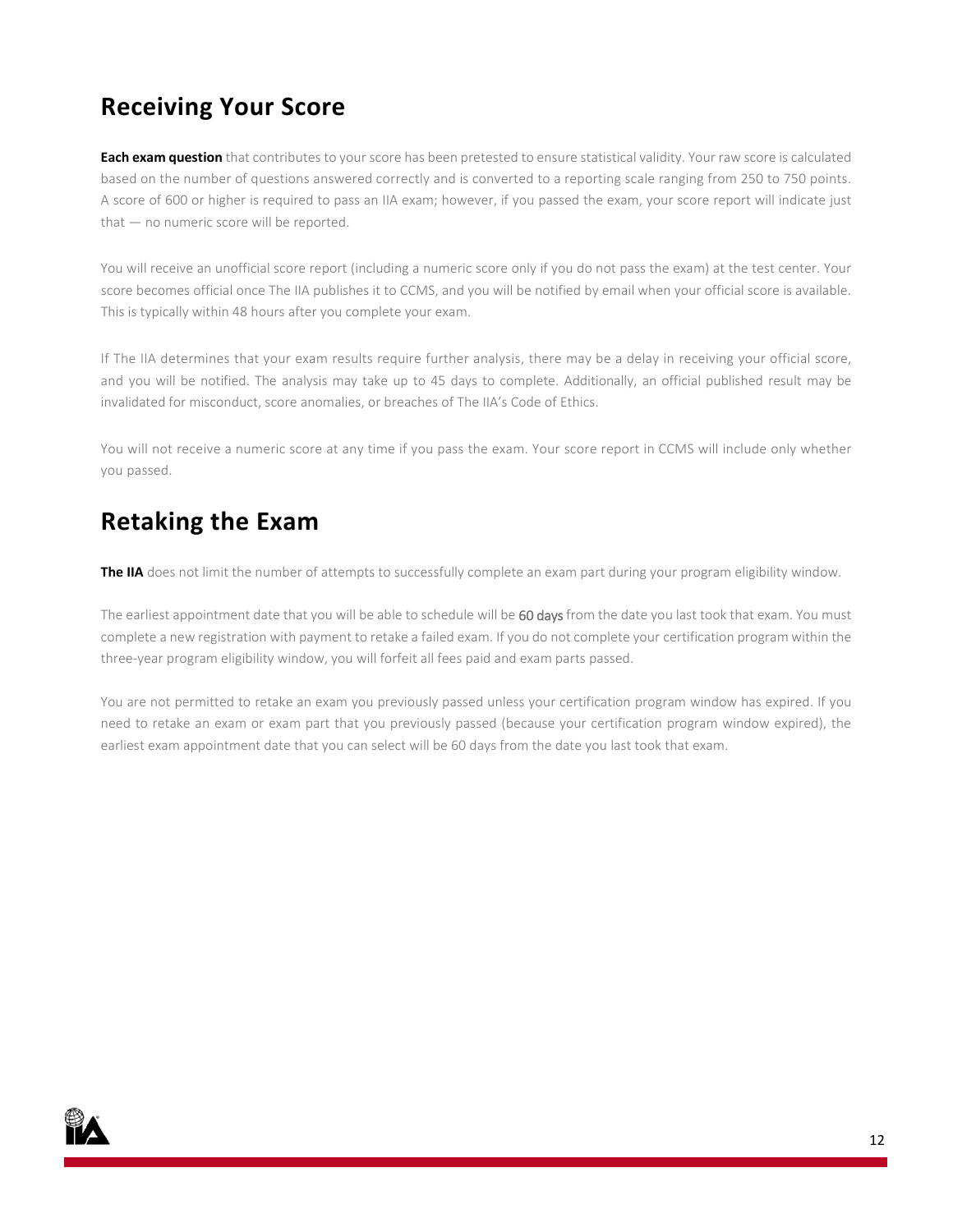<span id="page-13-0"></span>

**Proof of experience** is an exit requirement of the certification program. You may complete the experience verification any time after your application has been approved, but once you pass the required exam(s), your experience must be verified for you to become certified.

## <span id="page-13-1"></span>**Complete the Proof of Experience Process**

**Even if you pass** your exam(s), your certification will not be granted until your submitted proof of experience has been verified by The IIA. The CCMS will guide you through the automated proof of experience process. There is no fee associated with the experience-verification process.

## <span id="page-13-2"></span>**Receive Notification of Certification**

**When you have met** all program requirements for a particular certification, you will receive notification (at your primary email address in your CCMS profile) that you are certified and you may begin displaying tangible evidence of your accomplishment.



## **I am a Certified Internal Auditor.**

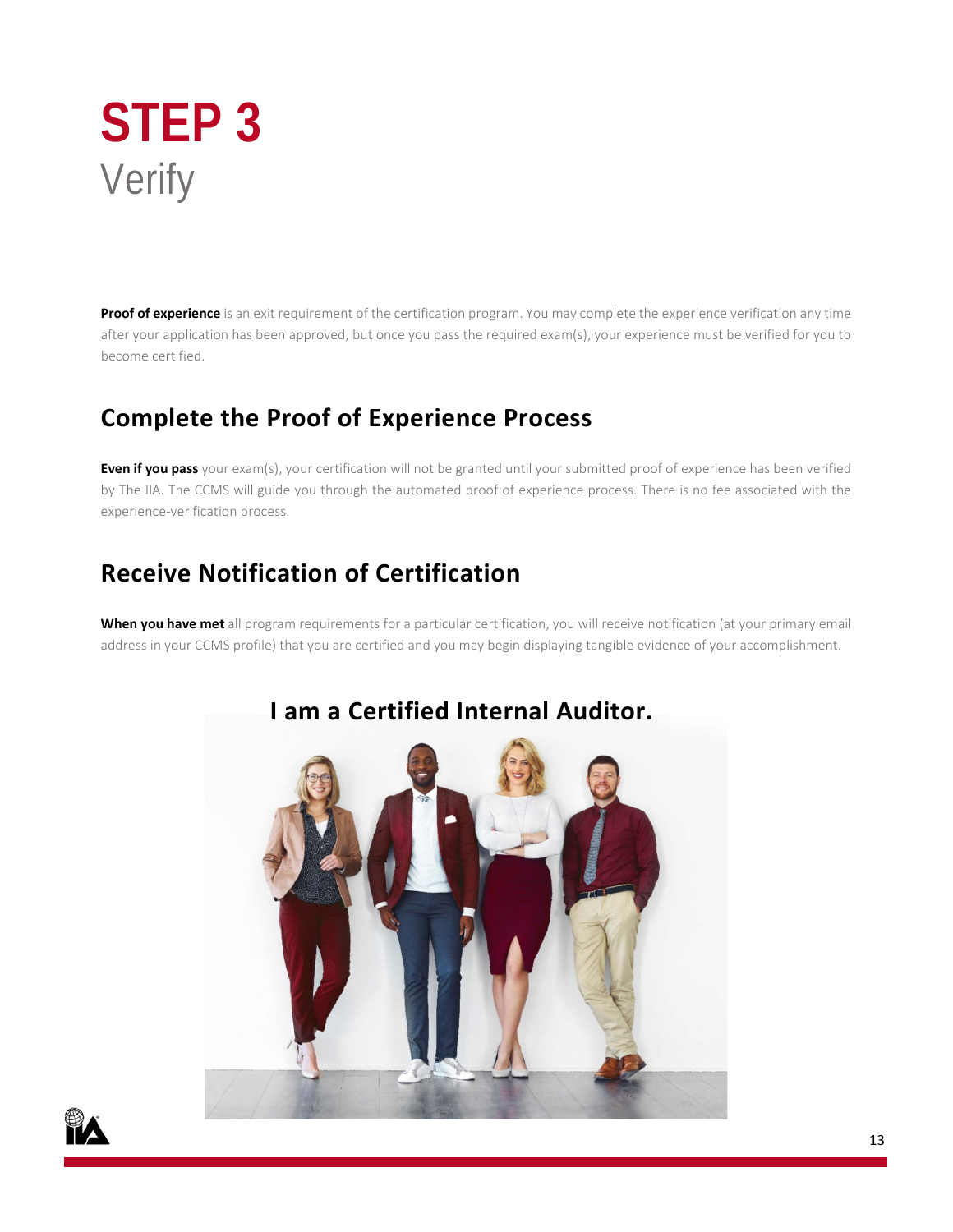## <span id="page-14-0"></span>**STEP 4** Maintain

**To maintain** your certification, you must earn and report continuing professional education (CPE) credit hours — including two hours of ethics training — by 31 December annually, in accordance with The IIA'[s CPE Policy.](https://global.theiia.org/certification/certified/Pages/CPE-Requirements.aspx)

If you fail to meet your CPE requirements by the reporting deadline, you will automatically be placed in "Grace Period" status and may not use your certification until the requirements are met. If your certification status remains in Grace Period for more than 12 months due to non-reporting, you will automatically be placed in an "Inactive" status and will be required to complete a reinstatement application to reactivate your certification. Fees apply.

Each year, The IIA randomly samples a percentage of all certified individuals who report CPE hours to confirm conformance with The IIA's CPE Policy. If you are selected for an audit, you will be required to submit your CPE certificates as evidence of the hours you reported. If you fail to comply, your certification status will become "Inactive."

## <span id="page-14-1"></span>**Displaying Your Certification**

**On-demand** electronic certificates in PDF format are available 24/7 for individuals maintaining active status (any printed certificates, if desired, may be ordered for a fee). The [IIA frame store](https://www.diplomaframe.com/iiad) includes several options for displaying your certification certificate, which can be customized.

## <span id="page-14-2"></span>**Certification Registry**

In addition, you may opt-in to [The IIA Certification Registry.](https://global.theiia.org/certification/Pages/The-IIA-Certification-Registry.aspx) The IIA Certification Registry is an up-to-date public record of individuals who have earned an IIA certification and maintain it by reporting continuing professional education (CPE) to keep their credential(s) active. The Certification Registry also is an opportunity for employers and recruiters to verify certification. All IIA active certification holders who choose to voluntarily opt-in will be included in the registry. Individuals will need to opt-in to the registry for certification verification. An individual whose certification is not active will not be included in the Registry.

## <span id="page-14-3"></span>**Social Badging**

**You can also** tell your professional story on popular social and professional networking sites, personal websites, or in emails with web-enabled certification badges. To learn more, visit The IIA'[s Social Badging webpage.](https://global.theiia.org/certification/Pages/Certifications-Social-Media-and-Badging.aspx)

Questions or concerns related to your certification should be sent to The IIA by submitting a case through your CCMS account.

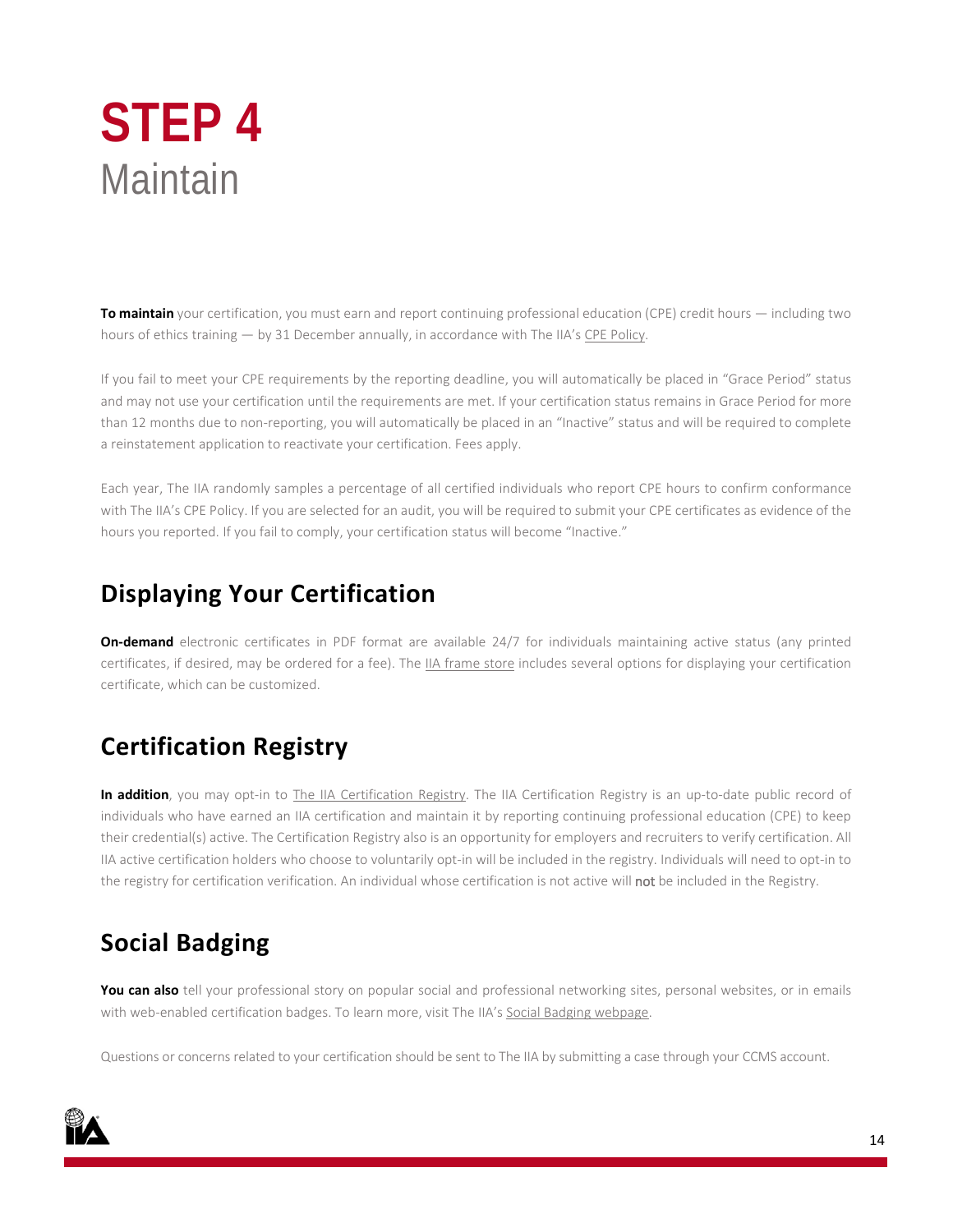## <span id="page-15-0"></span>**APPENDIX A** Exam Security

**The IIA and Pearson VUE** take exam security seriously, because the value of your certification and our credibility depends on it. IIA exam content is confidential; it is never appropriate to share, discuss, post, or upload exam content.

## **Ethics Violations and Misconduct**

**Unauthorized possession**, reproduction, publication, or disclosure of any IIA examination materials — including storing or disclosing examination questions to any person or entity by any means before, during, or after the exam — is prohibited and can result in program disqualification or other appropriate censure. Examples of ethics violations and misconduct include:

- Submitting false, inconsistent, or misleading statements or omitting information requested by The IIA.
- Submitting an altered or an inauthentic transcript.
- Submitting an application containing false, inconsistent, or misleading information.
- Attempting to take the exam for someone else or having someone else take the exam for you.
- Copying or sharing information, or any other form of cheating.
- Obtaining advanced access to certification or exam material.
- **•** Stealing exam materials.
- Bringing prohibited items into the exam room.
- Failing to follow directions of test center staff.
- Violating Pearson VUE scheduling or test center rules and regulations.
- Violating Pearson VUE online proctored exam rules and regulations.
- Attempting any of the above.

Visit The IIA'[s Exam Security webpage](https://global.theiia.org/certification/Pages/exam-security.aspx) for more information regarding exam security, including guidance as to what is acceptable (and not acceptable) behavior.

## **Reporting Violations**

**Everyone —** including candidates, volunteers, members, certified individuals, and the public — has a role in ensuring that The IIA's exam information and intellectual property remains confidential. If you witness unusual or inappropriate behavior at a test center related to IIA exam content, receive or become aware of offers/advertisements for the sale of IIA certification exam questions and answers, or if you have questions, comments, or concerns regarding exam security, please contact IIA Exam Security at [examsecurity@theiia.org](mailto:examsecurity@theiia.org) to confidentially provide information.

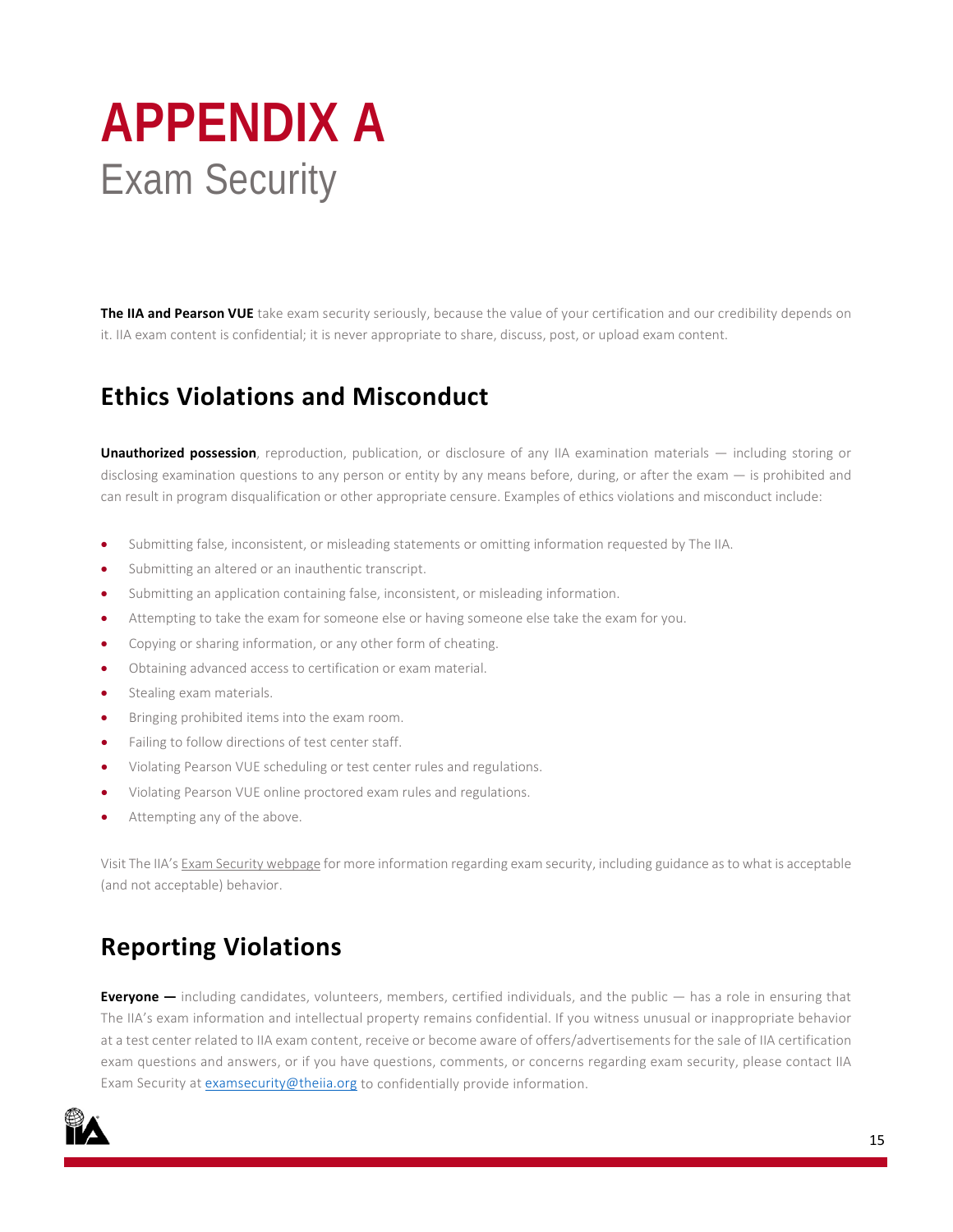## **Consequences of Violations**

If The IIA discovers any violation or irregularity, on or after the exam day, The IIA may withhold or invalidate your exam score(s). Irregularities occur when a case or pattern causes The IIA to question the validity of exam scores, including:

- Suspected exposure (purposeful or accidental) to exam content;
- Unusual answer patterns;
- Unusual score changes; or
- Inconsistent performance on different parts of the exam.

The IIA will investigate all instances of alleged misconduct, irregularities, or breaches of The IIA's Code of Ethics according to its [Ethics Case Procedures.](https://na.theiia.org/standards-guidance/Public%20Documents/Ethics-Case-Procedures.pdf)

The IIA's exams are confidential and secure, protected by civil and criminal laws of the United States and elsewhere. The IIA may take action to the extent permitted by law.

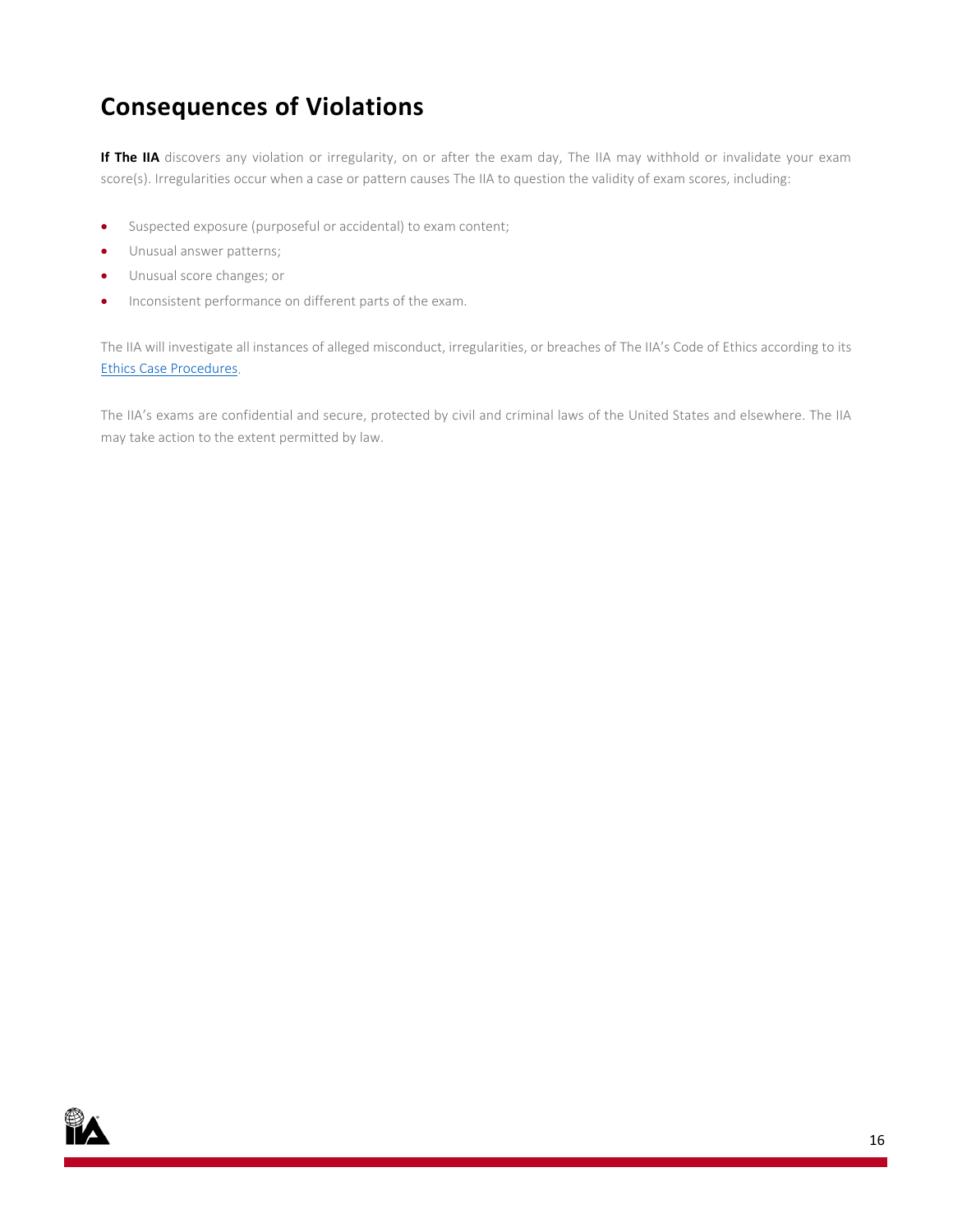## <span id="page-17-0"></span>**APPENDIX B** Helpful Links

| <b>BEFORE APPLICATION</b>                                                             |                                                                                                                        |
|---------------------------------------------------------------------------------------|------------------------------------------------------------------------------------------------------------------------|
| The IIA                                                                               | https://global.theiia.org/Pages/globaliiaHome.aspx                                                                     |
| IIA Membership                                                                        | https://join.theiia.org/Pages/default.aspx                                                                             |
| <b>IIA Certifications</b>                                                             | https://global.theiia.org/certification/Pages/Certification.aspx                                                       |
| <b>CCMS</b>                                                                           | https://www.theiia.org/ccms                                                                                            |
| <b>DURING THE APPLICATION PROCESS</b>                                                 |                                                                                                                        |
| Code of Ethics                                                                        | https://global.theiia.org/standards-guidance/mandatory-guidance/Pages/Code-of-Ethics.aspx                              |
| Exam Language<br>Offerings                                                            | https://global.theiia.org/certification/Pages/Exam-Language-Offerings.aspx                                             |
| Exam Security                                                                         | www.theiia.org/examsecurityGL                                                                                          |
| Exam Tutorials                                                                        | https://global.theiia.org/certification/Pages/CBT-Exam-Tutorial.aspx                                                   |
| Payment Options                                                                       | https://global.theiia.org/about/about-the-iia/Pages/Payment-Options.aspx                                               |
| Pearson VUE                                                                           | www.pearsonvue.com/iia                                                                                                 |
| Photo ID Policy                                                                       | https://www.theiia.org/exam-id                                                                                         |
| Pricing Structure<br>(North America)                                                  | https://na.theiia.org/certification/Pages/Pricing-Structure.aspx                                                       |
| Pricing Structure<br>(outside North<br>America)                                       | https://global.theiia.org/certification/Pages/Pricing-Structure.aspx                                                   |
| <b>Study Resources</b>                                                                | https://global.theiia.org/certification/enrolled/Pages/Exam-Preparation-Resources.aspx                                 |
| <b>CIA Practice Tests</b><br>(practice tests are<br>available in select<br>languages) | https://global.theiia.org/certification/CIA-Certification/Pages/Certified-Internal-Auditor-CIA-<br>Practice-Exams.aspx |
| What to Expect<br>at a Pearson VUE<br><b>Test Center</b>                              | https://global.theiia.org/certification/Pages/CBT-Exam-Tutorial.aspx                                                   |

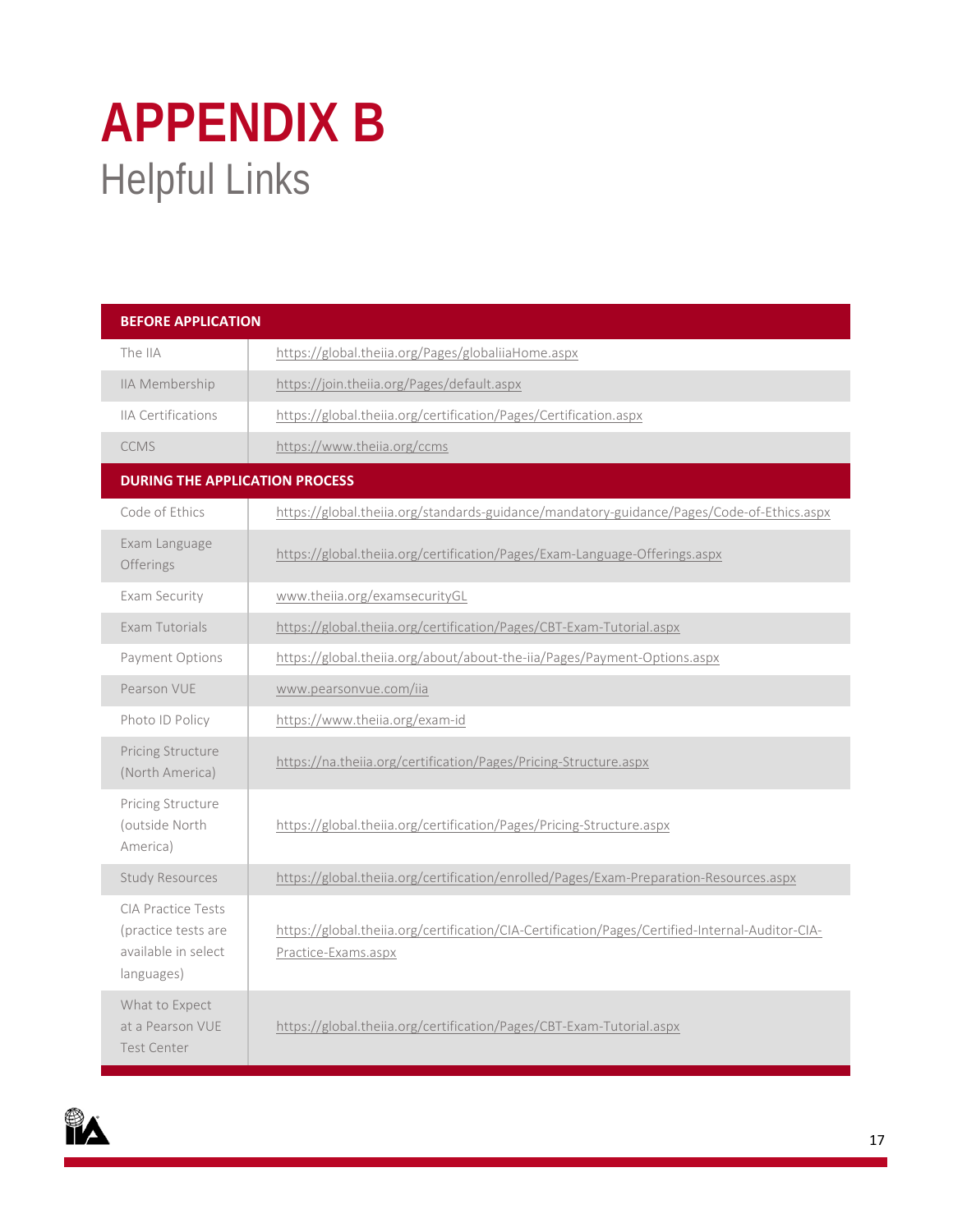| <b>AFTER CERTIFICATION</b>    |                                                                                            |  |
|-------------------------------|--------------------------------------------------------------------------------------------|--|
| <b>CPE Policy</b>             | www.theija.org/CPE-Policy                                                                  |  |
| <b>CPE Reporting</b>          | https://global.theija.org/certification/certified/Pages/CPE-Requirements.aspx              |  |
| <b>CPE</b> Reporting<br>Steps | https://global.theiia.org/certification/certified/Pages/CPE-Reporting-Steps.aspx           |  |
| Social Media<br>and Badging   | https://global.theiia.org/certification/Pages/Certifications-Social-Media-and-Badging.aspx |  |
| Certification<br>Registry     | https://global.theija.org/certification/Pages/The-IIA-Certification-Registry.aspx          |  |
| Certification<br>Frames       | https://global.theija.org/certification/Pages/Certifications-Merchandise.aspx              |  |

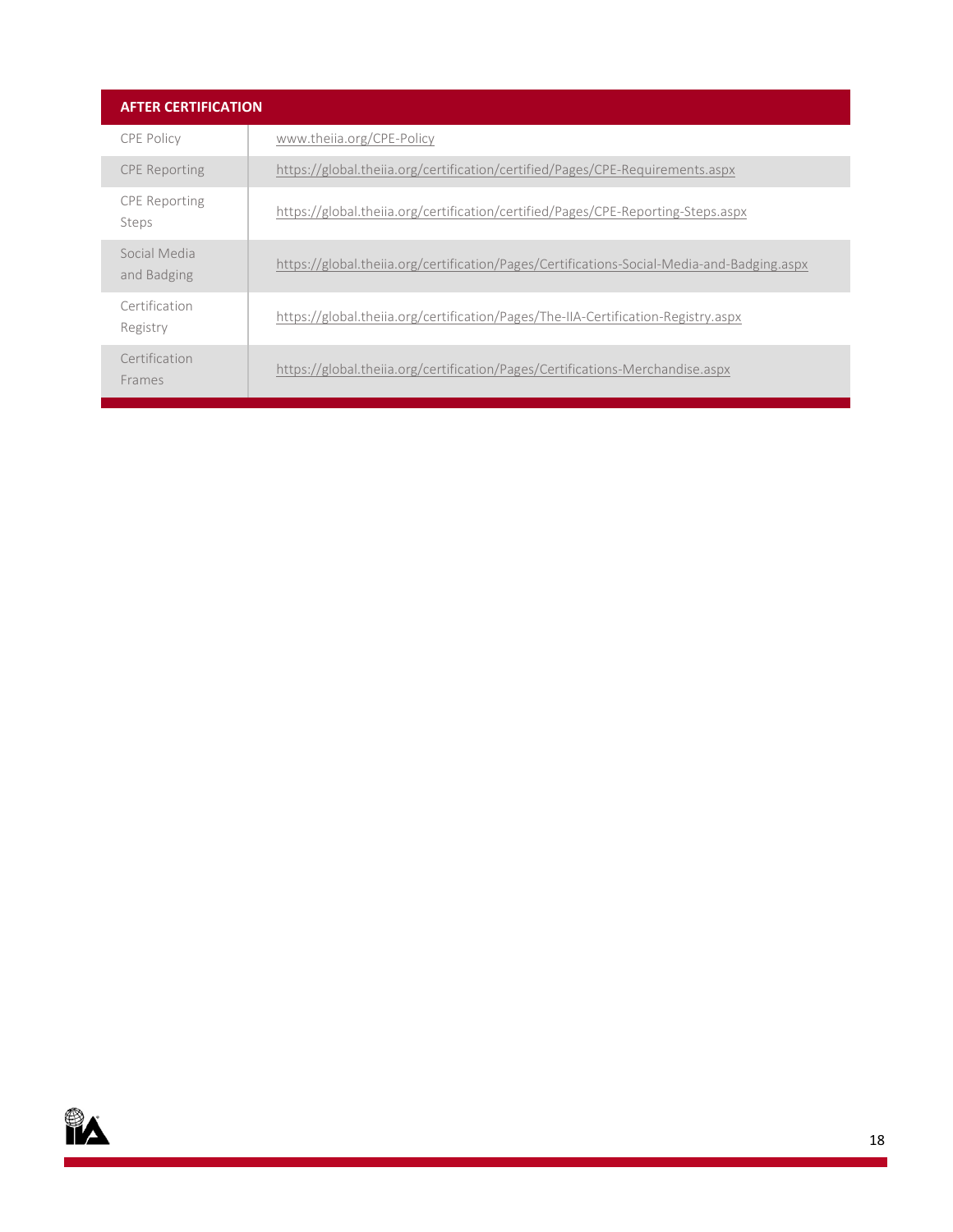## <span id="page-19-0"></span>**APPENDIX C** Nondisclosure Agreement and General Terms of Use

**Prior to starting** the exam, you will be asked to read and accept the terms below. If you do not accept the terms, your exam will not be delivered and you will forfeit the exam fee. To prepare you for exam day, the terms are as follows:

I agree to comply with and be bound by The IIA's rules, including this nondisclosure agreement and general terms of use.

I understand that The IIA's exam is confidential and secure, protected by civil and criminal laws of the United States and elsewhere. This exam is confidential and is protected by copyright law.

I have not accessed live questions that might appear on my exam. I agree not to discuss the content of the exam with anyone.

I will not record, copy, disclose, publish, or reproduce any exam questions or answers, in whole or in part, in any form or by any means before, during, or after I take an exam, including orally; in writing; in any internet chat room, message board, or forum; by SMS or text; or otherwise.

I have read, understand, and agree to the terms and conditions set forth in The IIA's Certification Candidate Handbook, including fees, policies, and score invalidations for misconduct, irregularities, or breaches of The IIA's Code of Ethics.

I agree that The IIA has the right to withhold or invalidate any exam score when, in The IIA's judgment, there is a good faith basis to question the validity of a score for any reason.

I understand that if I do not agree to this nondisclosure agreement and these conditions, I will not be permitted to take the exam, and I will forfeit my exam fee.

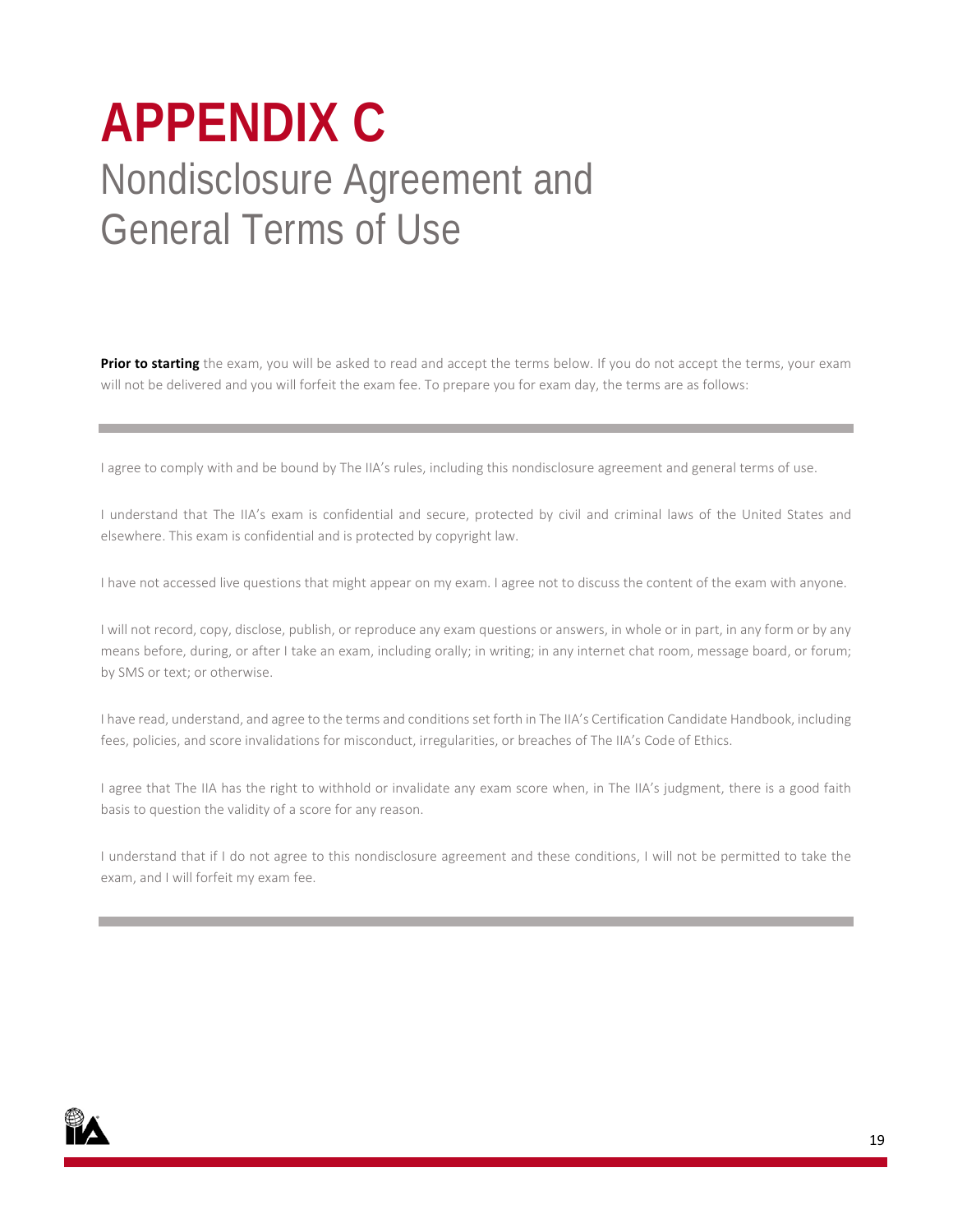## **APPENDIX D** Online Proctored Exams

An online proctored exam is delivered online, and the exam taker is supervised by a remote proctor via the exam taker's webcam. This type of exam delivery is also known as *remote proctoring*, *remote online proctoring*, or *remote invigilation*. For exams offered via online proctoring, it is a great option for those who prefer the convenience of testing from the comfort of their home or office. There is no difference in the level of difficulty between exams offered in test centers or online proctoring. However, there are some differences to the test processes outlined on pages 8 through 12 in this handbook. These differences are outlined below.

### **Test Processes**

#### **Schedule an Exam**

To schedule an online proctored exam during your registration process, simply select the option "At my home or office" on the "Select Exam Delivery Option" page. Exams can be scheduled around the clock on the quarter hour (e.g., 9 a.m., 9:15 a.m., 9:30 a.m., 9:45 a.m., etc.). You may be able to schedule your exam on the same day, depending on availability.

**ALERT: The IIA highly recommends that you ensure your computer is compatible with the online proctored software prior to registering for an online proctored exam. Please check the list of minimum system requirements at** [https://home.pearsonvue.com/iia/onvue](https://home.pearsonvue.com/abim/onvue) **and perform a system test in advance to ensure that your system will work with the OnVUE online proctoring software.** 

#### **Failure to Appear for Your Scheduled Exam**

Once your exam appointment is confirmed, you are expected to be ready to take the exam in an appropriate test environment at the scheduled time. (Specific test environment requirements are outlined below). Being late for your exam is not an option. To allow time for the check-in procedure, please be ready when the check-in window opens 30 minutes before the exam start time.

#### **Before Starting the Exam**

You will be able to start checking in for your exam 30 minutes prior to your scheduled appointment time. To allow time for the check-in procedure, please be ready when the check-in window opens. If the "Begin exam" button is not visible, you are either too early or too late for your exam. Please check your appointment details to make sure you're trying to start the scheduled exam at the proper time.

During the check-in process, you will be asked to take photos or video of your work area, which will be inspected by a proctor prior to starting the exam. Your desk must be clean, and you cannot be within arm's reach of books, notepads,

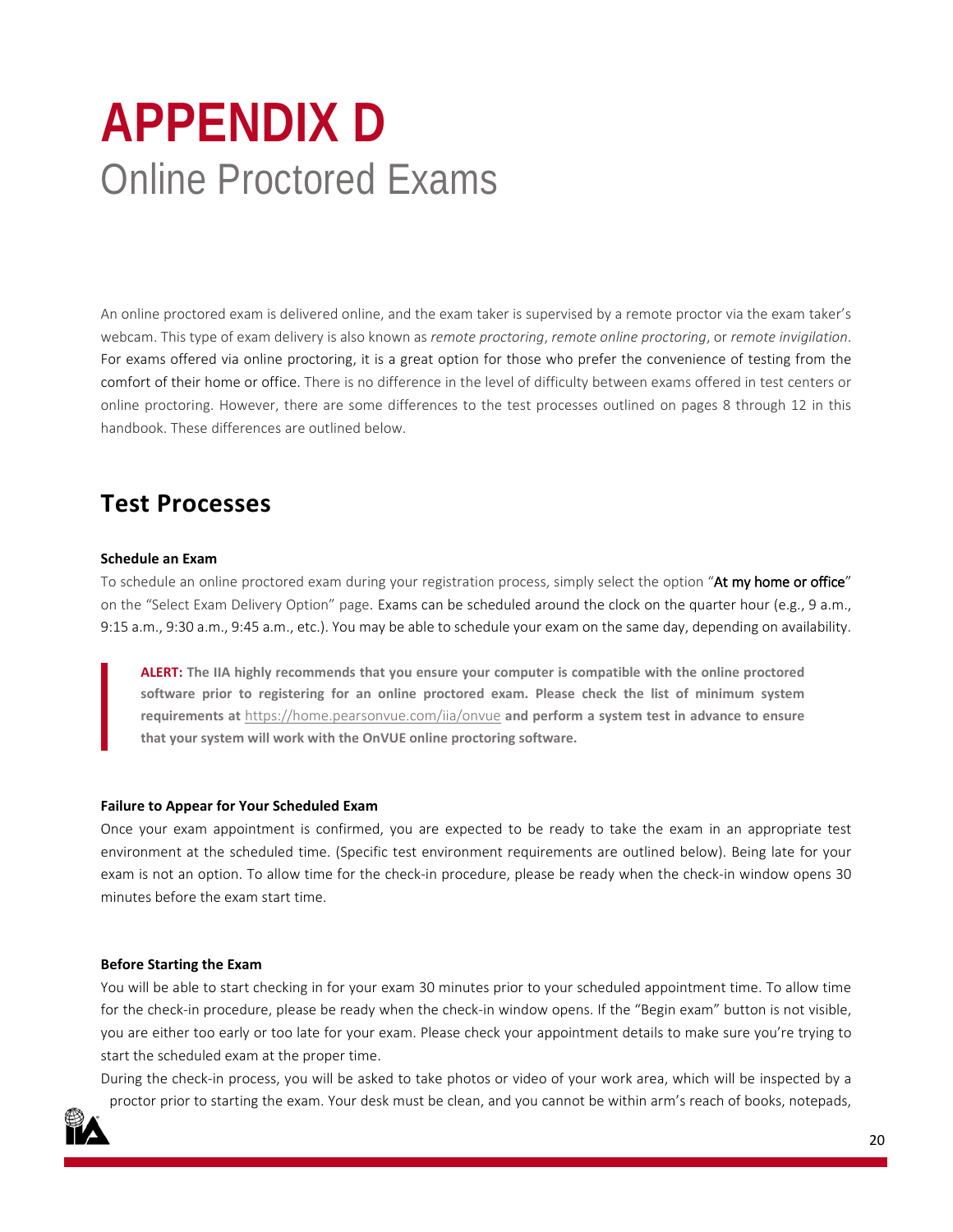sticky notes, papers, pens, pencils, or other writing instruments/objects. Additional monitors and computers must be unplugged and turned off, and all smart accessories and devices must be removed from the area and turned off. Items on the wall with writing on them, such as whiteboards, will be inspected. You are required to have a quiet space without any noise or other distractions.

If your work area does not pass inspection, you will not be permitted to proceed with taking the exam.

**ALERT: If you fail to start your exam at the appointed time or if your test environment does not meet the criteria specified within this handbook, your registration will be voided, a "No-Show" status will be marked in your record, and you will forfeit your exam registration fee. If a "No-Show" status is issued, you will need to complete a new exam registration with payment to schedule another test date.**

#### **Taking the Exam**

Please note that you will be required to communicate with the proctor in English and breaks are not permitted during the exam session.

You are not permitted to use exam-specific materials or scratch paper, erasable whiteboards, or any other physical writing object, such as a pen, marker, or pencil. Additionally, you may not access the following items: mobile phones, headphones or headsets (wired or Bluetooth), handheld computers or other electronic devices, pagers, watches, wallets, purses, hats (or other head coverings), bags, coats, books, notes, or any other materials not specifically approved.

**ALERT: If you attempt to access any prohibited items, engage in misconduct, or if a third party enters the room during your exam, your exam session will be terminated. Exams ended by a proctor due to violations are considered forfeitures and will not be refunded.**

#### **Receiving Your Score**

At the conclusion of the exam, you will receive an unofficial "pass" or "fail" result on your screen. If you did not pass, you will also receive a numeric score. You will have the option to print out the exam result or save the report as a PDF. You will be notified by email when your official exam result is available.

#### **Exam Security Considerations**

There are several ways online proctored exams are secured to maintain the integrity of the exam. Pearson VUE utilizes a secure browser that restricts your ability to open and use additional windows and programs during your exam session. Candidates are required to provide real-time photographs or video of the testing environment. In addition, Pearson VUE's exam proctors are trained to watch for and detect any behavior that may be in violation of test taker policies. If a test taker appears to be in violation of any test taker policies, the proctor may shut down the test taker's exam. Exams shut down by a proctor due to violations are considered forfeitures and will not be refunded. To review the full description of policies and procedures, visit [https://home.pearsonvue.com/iia/onvue.](https://home.pearsonvue.com/abim/onvue)

You are expected to exhibit the highest ethical conduct while taking the exam, regardless of location or proctoring method. Please see Appendix A of this handbook for additional details regarding ethics violations, misconduct, and related consequences. In addition, the following requirements apply to online proctored exams:

- Watches must be removed and placed out of sight/reach during the exam.
- Water in a clear glass is allowed during testing; however, eating, smoking, and chewing gum are prohibited.
- No third party may enter the room during your exam. If this occurs, your exam session will be terminated.

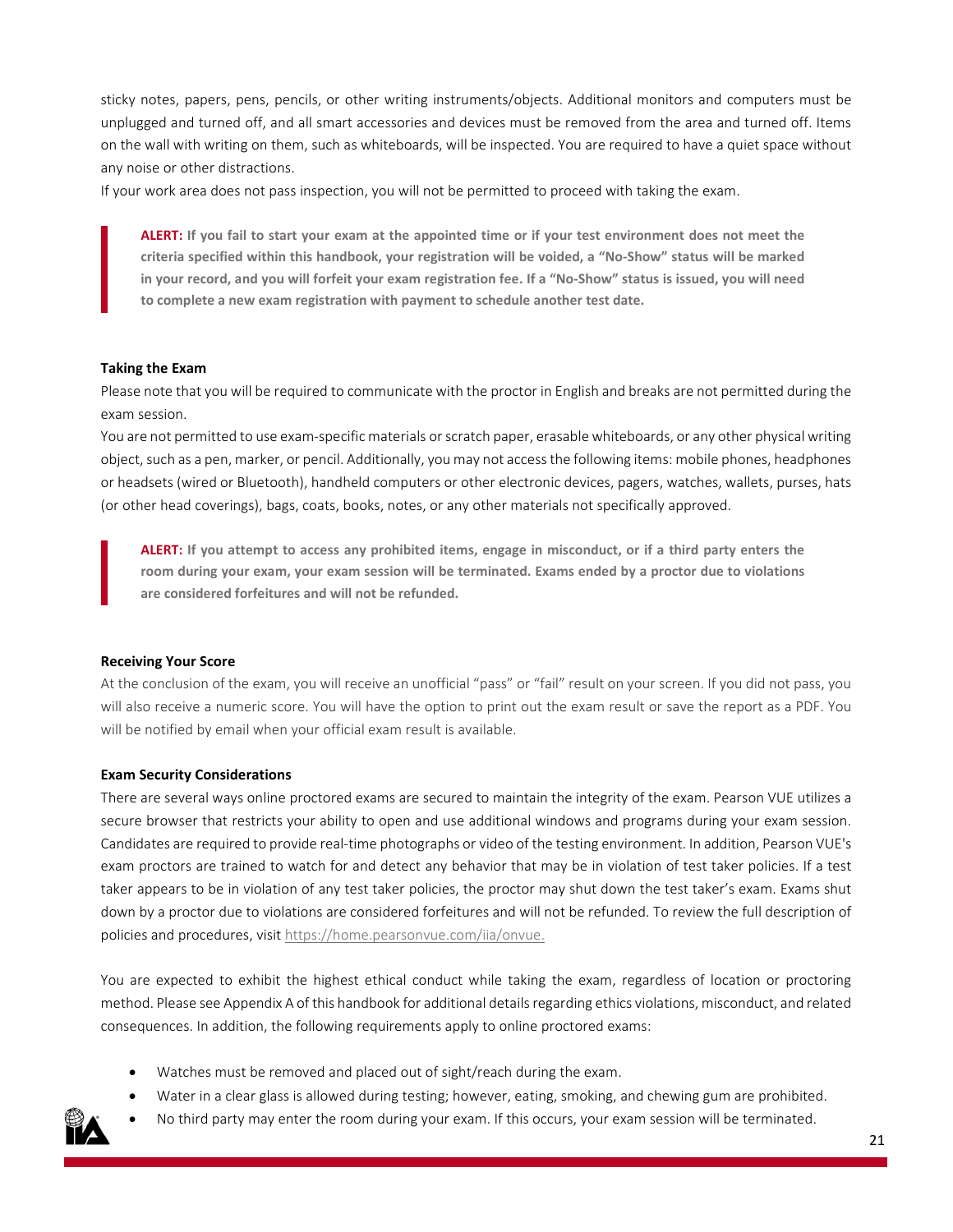- Please ensure that you are in a well-lit room for the proctor to see you and your workspace. Avoid exam locations with a light source behind you (such as a window or bright lamp). An artificial light source is recommended, as the availability of natural light may change over the course of your exam appointment.
- As the exam candidate, you are ultimately responsible for ensuring that your work area meets all of the requirements.

If you have questions, comments, or concerns regarding exam security, please contact IIA Exam Security at [examsecurity@theiia.org](mailto:examsecurity@theiia.org) to confidentially provide information.